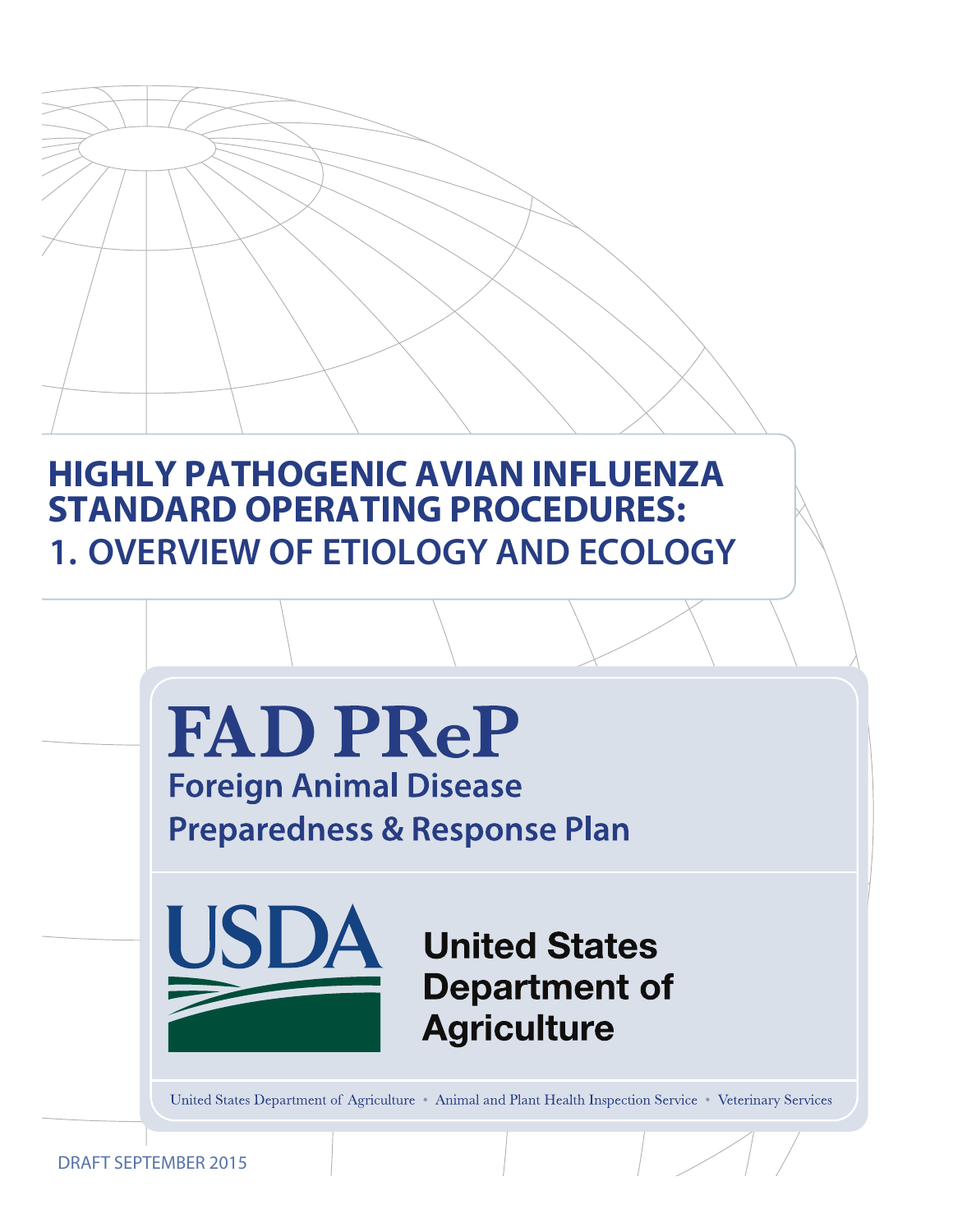| File name:      | HPAI_FAD PREP_E&E_Aug2015              | SOP number: SOP0001         |
|-----------------|----------------------------------------|-----------------------------|
| Lead section:   | Preparedness and Incident Coordination | Version number: Draft 3.0   |
| Effective date: | September 2015                         | Review date: September 2017 |

The Foreign Animal Disease Preparedness and Response Plan (FAD PReP) Standard Operating Procedures (SOPs) provide operational guidance for responding to an animal health emergency in the United States.

These draft SOPs are under ongoing review. This document was last updated in **September 2015**. Please send questions or comments to:

National Preparedness and Incident Coordination Center Veterinary Services Animal and Plant Health Inspection Service U.S. Department of Agriculture 4700 River Road, Unit 41 Riverdale, Maryland 20737 Fax: (301) 734-7817 E-mail: [FAD.PReP.Comments@aphis.usda.gov](mailto:FAD.PReP.Comments@aphis.usda.gov)

While best efforts have been used in developing and preparing the FAD PReP SOPs, the U.S. Government, U.S. Department of Agriculture (USDA), and the Animal and Plant Health Inspection Service and other parties, such as employees and contractors contributing to this document, neither warrant nor assume any legal liability or responsibility for the accuracy, completeness, or usefulness of any information or procedure disclosed. The primary purpose of these FAD PReP SOPs is to provide operational guidance to those government officials responding to a foreign animal disease outbreak. It is only posted for public access as a reference.

The FAD PReP SOPs may refer to links to various other Federal and State agencies and private organizations. These links are maintained solely for the user's information and convenience. If you link to such site, please be aware that you are then subject to the policies of that site. In addition, please note that USDA does not control and cannot guarantee the relevance, timeliness, or accuracy of these outside materials. Further, the inclusion of links or pointers to particular items in hypertext is not intended to reflect their importance, nor is it intended to constitute approval or endorsement of any views expressed, or products or services offered, on these outside websites, or the organizations sponsoring the websites.

Trade names are used solely for the purpose of providing specific information. Mention of a trade name does not constitute a guarantee or warranty of the product by USDA or an endorsement over other products not mentioned.

USDA prohibits discrimination in all its programs and activities on the basis of race, color, national origin, sex, religion, age, disability, political beliefs, sexual orientation, or marital or family status. (Not all prohibited bases apply to all programs.) Persons with disabilities who require alternative means for communication of program information (Braille, large print, audiotape, etc.) should contact USDA's TARGET Center at (202) 720-2600 (voice and telecommunications device for the deaf [TDD]).

To file a complaint of discrimination, write USDA, Director, Office of Civil Rights, Room 326-W, Whitten Building, 1400 Independence Avenue SW, Washington, DC 20250-9410 or call (202) 720-5964 (voice and TDD). USDA is an equal opportunity provider and employer.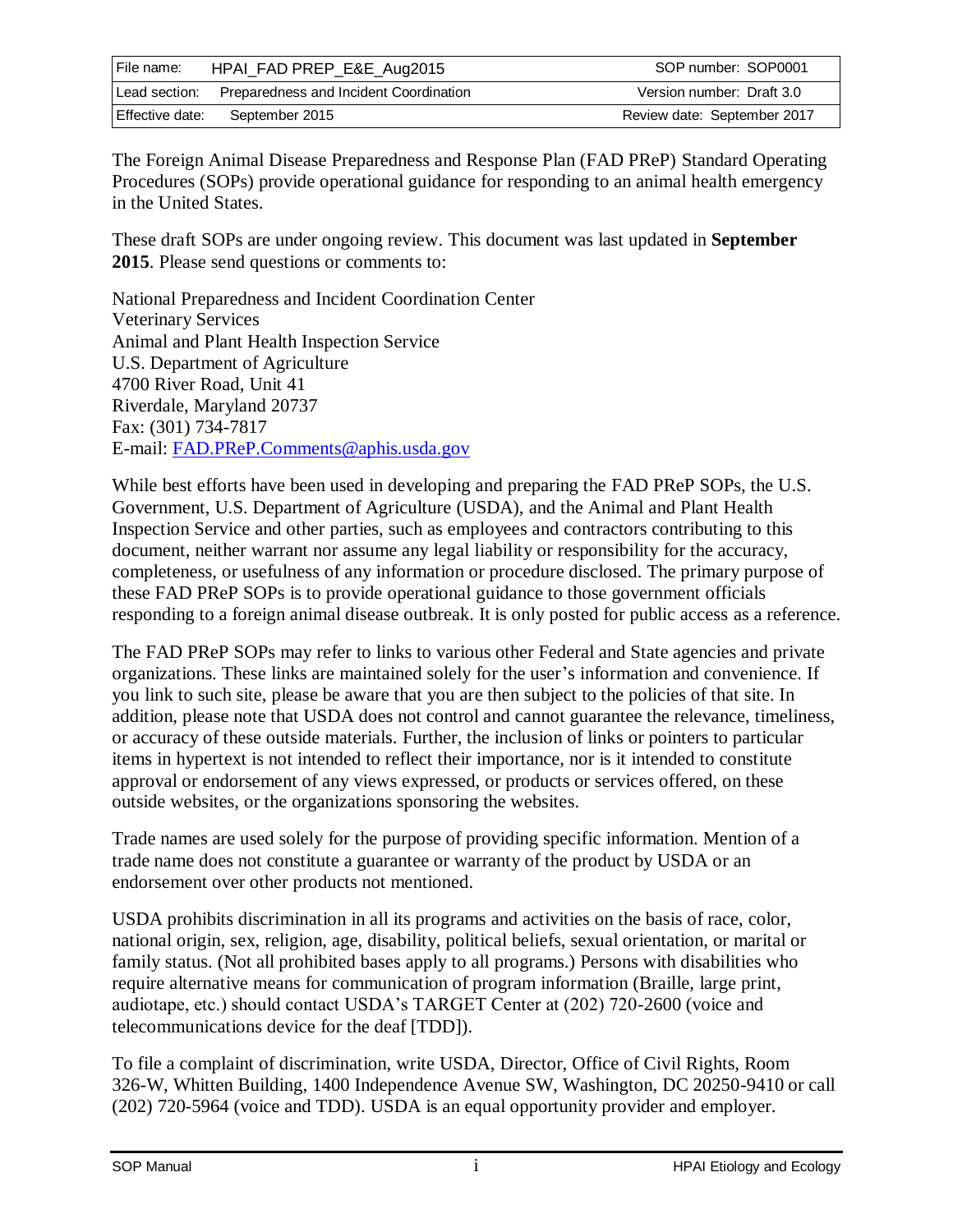

# **Contents**

| 1.1 |  |
|-----|--|
|     |  |
|     |  |
| 1.2 |  |
| 1.3 |  |
|     |  |
|     |  |
|     |  |
|     |  |
|     |  |
|     |  |
|     |  |
| 1.4 |  |
|     |  |
|     |  |
|     |  |
|     |  |
|     |  |
|     |  |
|     |  |
| 1.5 |  |
|     |  |
|     |  |
|     |  |
|     |  |
| 1.6 |  |
|     |  |
|     |  |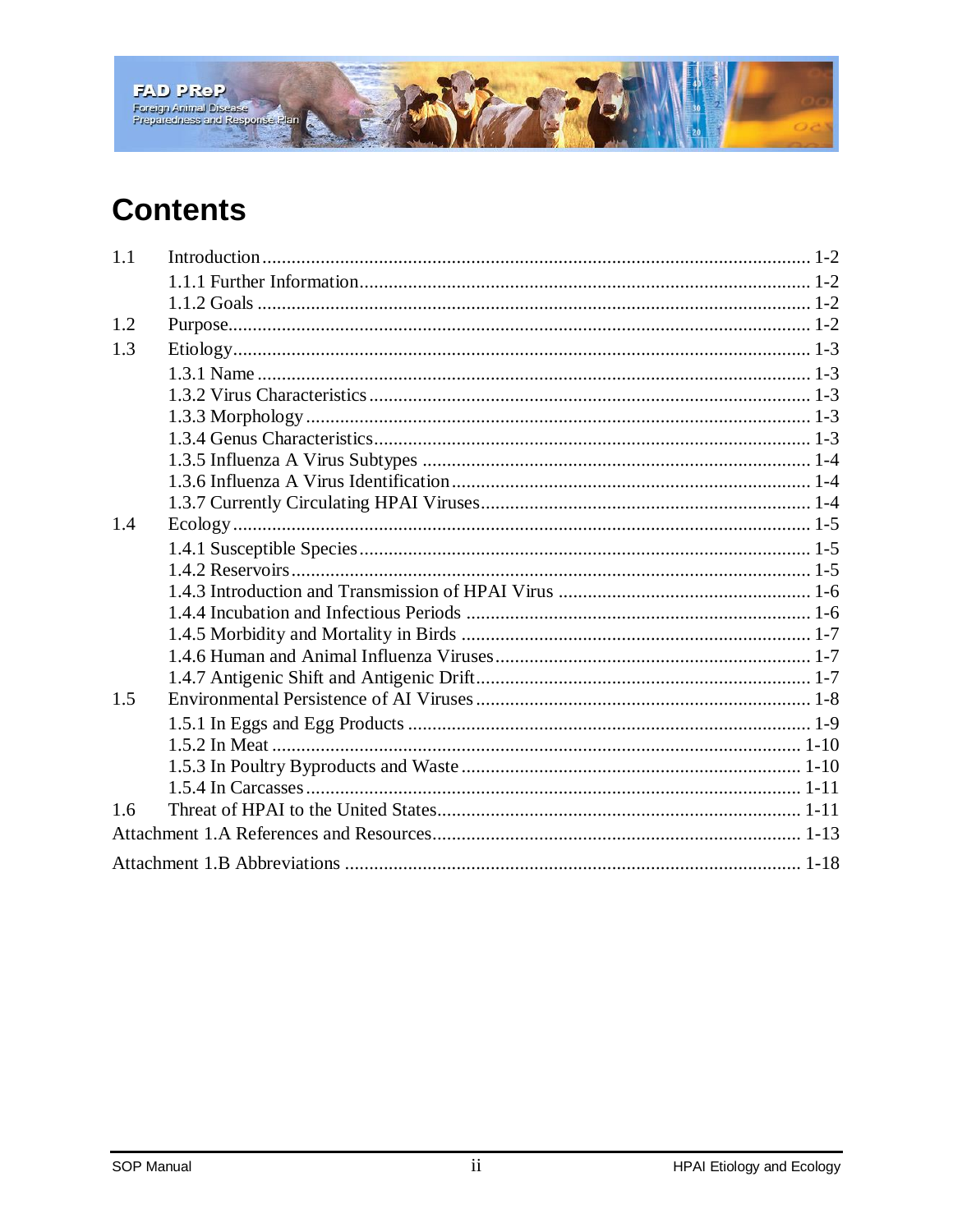# **Highly Pathogenic Avian Influenza (HPAI) Etiology and Ecology Quick Summary**

#### Disease

Highly pathogenic avian influenza (there is also low-pathogenic avian influenza [LPAI]), also known as fowl plague.

### Mortality and Morbidity

HPAI can produce high mortality and morbidity in domestic poultry.

### Susceptible Species

Many susceptible species: chickens, turkeys, ducks, geese, pheasants, dogs, swine, other mammals, and some non-mammalian species.

### Zoonotic Potential (yes/no)?

Yes.

### **Reservoir**

Migratory waterfowl are a key natural reservoir of LPAI, but there is no evidence of HPAI generation in reservoir hosts to-date.

### **Transmission**

Direct exposure to infected birds, excrement, or other secretions. Poultry generally become infected thru direct or indirect contact with waterfowl. HPAI occurs following transmission of LPAI strains from reservoirs into poultry followed by virus mutation to high pathogenicity.

### Persistence in the Environment

Viable in cold and humid environments for longer periods.

### Animal Products and By-Products

Virus can persist in poultry meat products; for example, meat needs to be heated to at least 70 ºC for 3.5 seconds.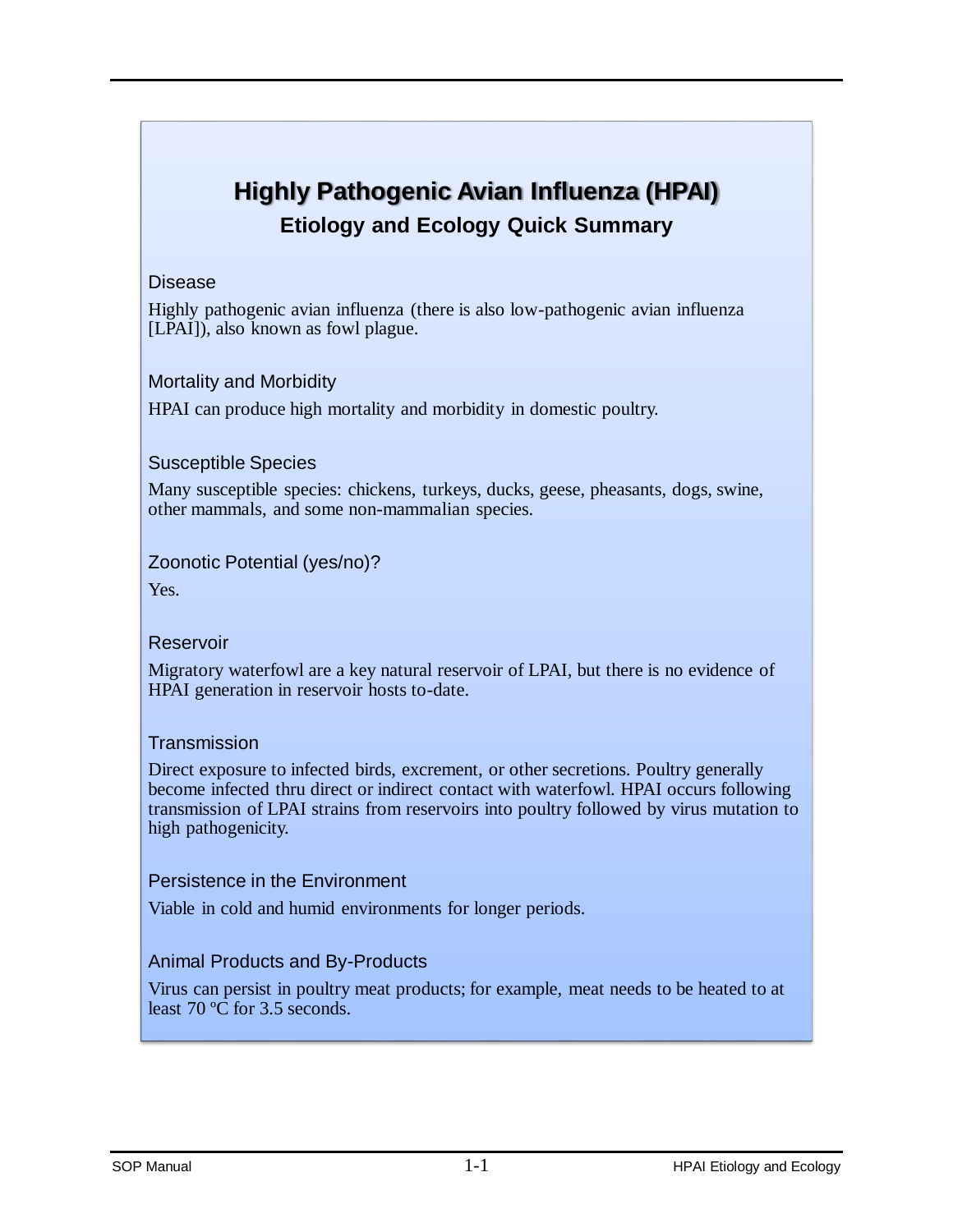## <span id="page-4-0"></span>**1.1 Introduction**

Highly pathogenic avian influenza (HPAI) is a highly infectious viral disease that affects a wide range of bird species. Clinical signs of the disease depend on the strain and subtype of virus and the species of bird infected. Avian influenza (AI) is classified according to disease severity, with two recognized forms: HPAI, also known as fowl plague, and low pathogenicity avian influenza (LPAI). AI viruses that cause HPAI are highly virulent, and mortality rates in infected domestic flocks often approach 90–100 percent. LPAI viruses exhibit variable degrees of pathogenicity in domestic poultry.

In the 2014–2015 HPAI outbreak in the United States, H5N2 was the most common subtype of HPAI followed by H5N8; the outbreak resulted in the loss of nearly 50 million birds. Initially introduced through wild waterfowl, H5N2 adapted and ultimately spread rapidly through domestic poultry flocks in the Midwest.

However, HPAI can affect other mammal species and is zoonotic: HPAI H5N1 has infected humans and caused fatalities. As of July 17, 2015, there have been 449 human deaths, and over 844 human cases, reported as a result of laboratory confirmed HPAI H5N1.<sup>1</sup> While HPAI has a relatively high species-specific transmission barrier, other strains have also infected humans. No HPAI infections in humans (including responders to the incident) were reported during the 2014–2015 HPAI outbreak in the United States.

### <span id="page-4-1"></span>1.1.1 Further Information

In addition to this *HPAI Standard Operating Procedure (SOP): Overview of Etiology and Ecology*, information can also be found in the *HPAI Response Plan: The Red Book*. This document is intended to be an overview, focusing on HPAI in domestic poultry. These documents are available on the APHIS website: [www.aphis.usda.gov/fadprep.](http://www.aphis.usda.gov/fadprep) Additional resources on HPAI are listed in [Attachment 1.A.](#page-15-0)

## <span id="page-4-2"></span>1.1.2 Goals

As a preparedness goal, the Animal and Plant Health Inspection Service (APHIS) will provide etiology and ecology summaries for HPAI and update these summaries at regular intervals.

As a response goal, the Unified Command and stakeholders will have a common set of etiology and ecology definitions and descriptions, to ensure proper understanding of HPAI when establishing or revising goals, objectives, strategies, and procedures.

## <span id="page-4-3"></span>**1.2 Purpose**

The purpose of this document is to provide responders and stakeholders with a common understanding of the disease agent.

 $\overline{a}$ <sup>1</sup> World Health Organization (WHO). "Cumulative Number of Confirmed Cases of Avian Influenza A/(H5N1) Reported to the WHO." 2015[. http://www.who.int/influenza/human\\_animal\\_interface/EN\\_GIP\\_20150717](http://www.who.int/influenza/human_animal_interface/EN_GIP_20150717cumulativeNumberH5N1cases.pdf)  [cumulativeNumberH5N1cases.pdf.](http://www.who.int/influenza/human_animal_interface/EN_GIP_20150717cumulativeNumberH5N1cases.pdf)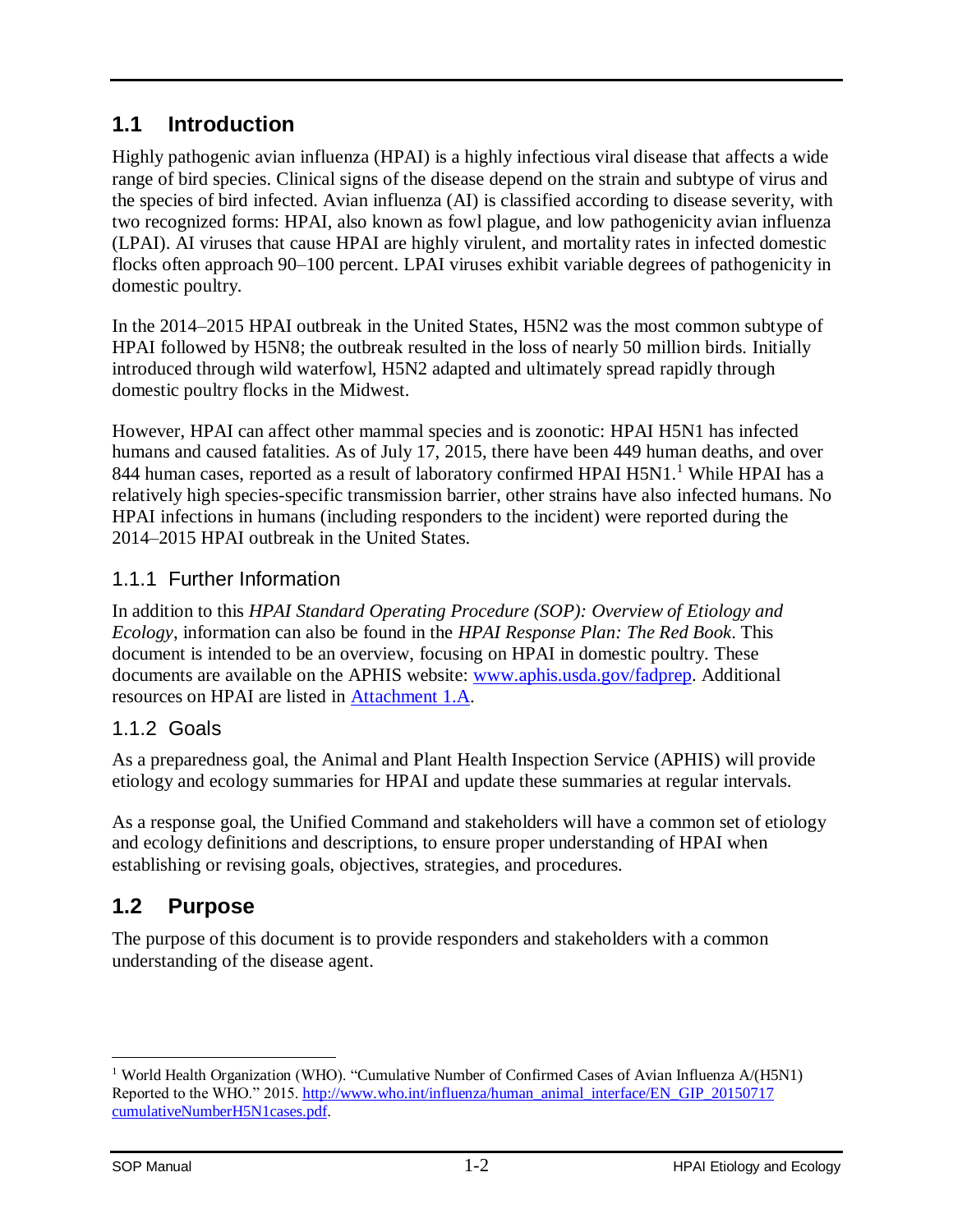## <span id="page-5-0"></span>**1.3 Etiology**

### <span id="page-5-1"></span>1.3.1 Name

HPAI is also referred to as fowl plague and grippe aviaire.<sup>2</sup> It is caused by influenza virus A.

### <span id="page-5-2"></span>1.3.2 Virus Characteristics

According to the International Committee on Taxonomy of Viruses, this disease has the following characteristics:

- Family: *Orthomyxoviridae*
- Genera, five genera contain only one species:
	- $\blacksquare$  Influenza virus A
	- $\blacksquare$  Influenza virus B
	- $\blacksquare$  Influenza virus C
	- Thogotovirus
	- $\blacksquare$  Isavirus
- Baltimore Classification: Group  $V(-)$  ssRNA.

Influenza A virus is further classified on the basis of the surface glycoproteins, hemagglutinin (HA or H) and neuraminidase (NA or N). Sixteen H subtypes and nine N subtypes of influenza A virus have been identified.

### <span id="page-5-3"></span>1.3.3 Morphology

The influenza A virus particle or virion is 80–120 nanometers in diameter and usually spherical, although filamentous forms may occur. The influenza A genome is unusual as it contains eight pieces of segmented, single stranded negative-sense ribonucleic acid (RNA).

### <span id="page-5-4"></span>1.3.4 Genus Characteristics

This genus has the following characteristics:

- It consists of a single species: influenza A virus.
- The multipartite genome is encapsulated, and each segment is in a separate nucleocapsid. Eight different segments of negative-sense single-stranded RNA are present; this allows for both autologous and heterologous genetic reassortment and may result in novel strains that are divergent from the initial infecting strain.
- The genome consists of 10 genes encoding for different proteins (eight structural proteins and two nonstructural proteins). These include the following: three transcriptases (PB2,

<sup>2</sup> Center for Food Security and Public Health (CFSPH), Iowa State University & Institute for International Cooperation in Animal Biologics. "High Pathogenicity Avian Influenza." 2014. [http://www.cfsph.iastate.edu/Factsheets/pdfs/highly\\_pathogenic\\_avian\\_influenza.pdf.](http://www.cfsph.iastate.edu/Factsheets/pdfs/highly_pathogenic_avian_influenza.pdf)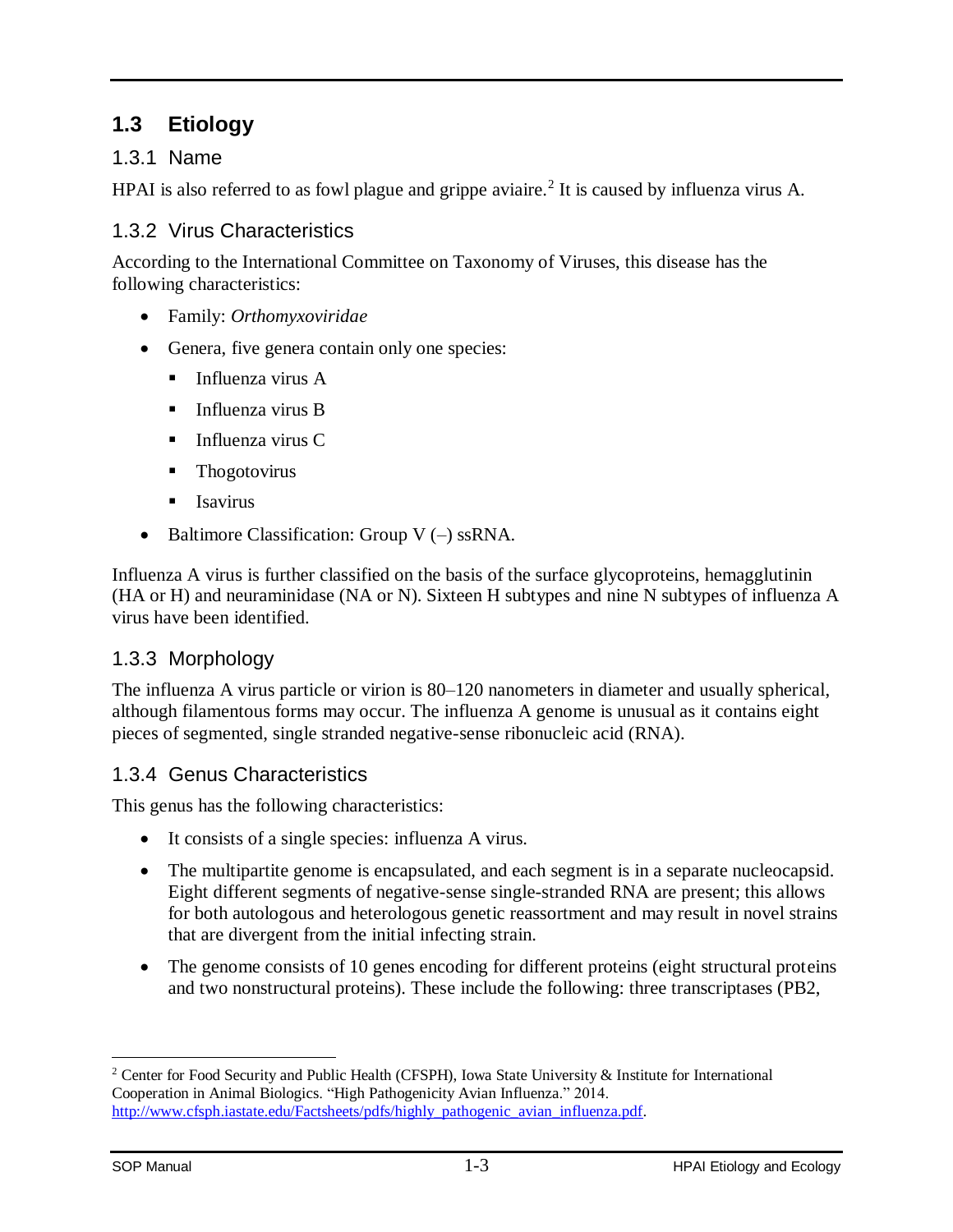PB1, and PA), two surface glycoproteins (HA and NA), two matrix proteins (M1 and M2), one nucleocapsid protein (NP), and two nonstructural proteins (NS1 and NS2).

• The virus envelope glycoproteins (HA and NA) are distributed evenly over the virion surface, forming characteristic spike-shaped structures. Antigenic variation in these proteins is used as part of the influenza A virus subtype definition (but not used for influenza B or C viruses).

### <span id="page-6-0"></span>1.3.5 Influenza A Virus Subtypes

The subtypes have the following characteristics:

- There are 16 different HA antigens (H1 to H16) and nine different NA antigens (N1 to N9) for influenza A.
- Some influenza A subtypes can cause LPAI; H5 and H7 subtypes include both HPAI and LPAI strains.
- Low pathogenicity viruses typically result in few clinical signs in domestic poultry; highly pathogenic viruses generally cause severe clinical signs and results in high mortality in domestic poultry.
- Genetic characterization of HPAI H5N1 strains involved in the current panzootic has demonstrated multiple distinct phylogenetic clades.<sup>3</sup>

### <span id="page-6-1"></span>1.3.6 Influenza A Virus Identification

Subtypes are classified into strains, which are described by a number of characteristics, including type, host, place of first isolation, strain number, year of isolation, and antigenic subtype. For example, a description of a strain would be A/chicken/Hong Kong/y385/97(H5N1).<sup>4</sup> Typically, the host is omitted for human strains.

### <span id="page-6-2"></span>1.3.7 Currently Circulating HPAI Viruses

Data reported to the World Organization for Animal Health (OIE) in 2014–2015 provides information of ongoing HPAI circulation as follows:

- H5N1–Africa, Bulgaria, Canada, China, India, the Middle East, Russia, South East Asia, and the United States;
- H5N2–Canada, China, and the United States;
- H5N3–China;
- H5N6–China and Vietnam;
- H5N8–Canada, China, Europe, Japan, Russia, the United States, and the United Kingdom;

 $\overline{a}$ <sup>3</sup> World Organization for Animal Health (OIE). Highly Pathogenic Avian Influenza, Technical Disease Card. 2014. [www.oie.int.](http://www.oie.int/)

<sup>&</sup>lt;sup>4</sup> CFSPH, Iowa State University & Institute for International Cooperation in Animal Biologics. "High Pathogenicity Avian Influenza." 2014. [http://www.cfsph.iastate.edu/Factsheets/pdfs/highly\\_pathogenic\\_avian\\_influenza.pdf.](http://www.cfsph.iastate.edu/Factsheets/pdfs/highly_pathogenic_avian_influenza.pdf)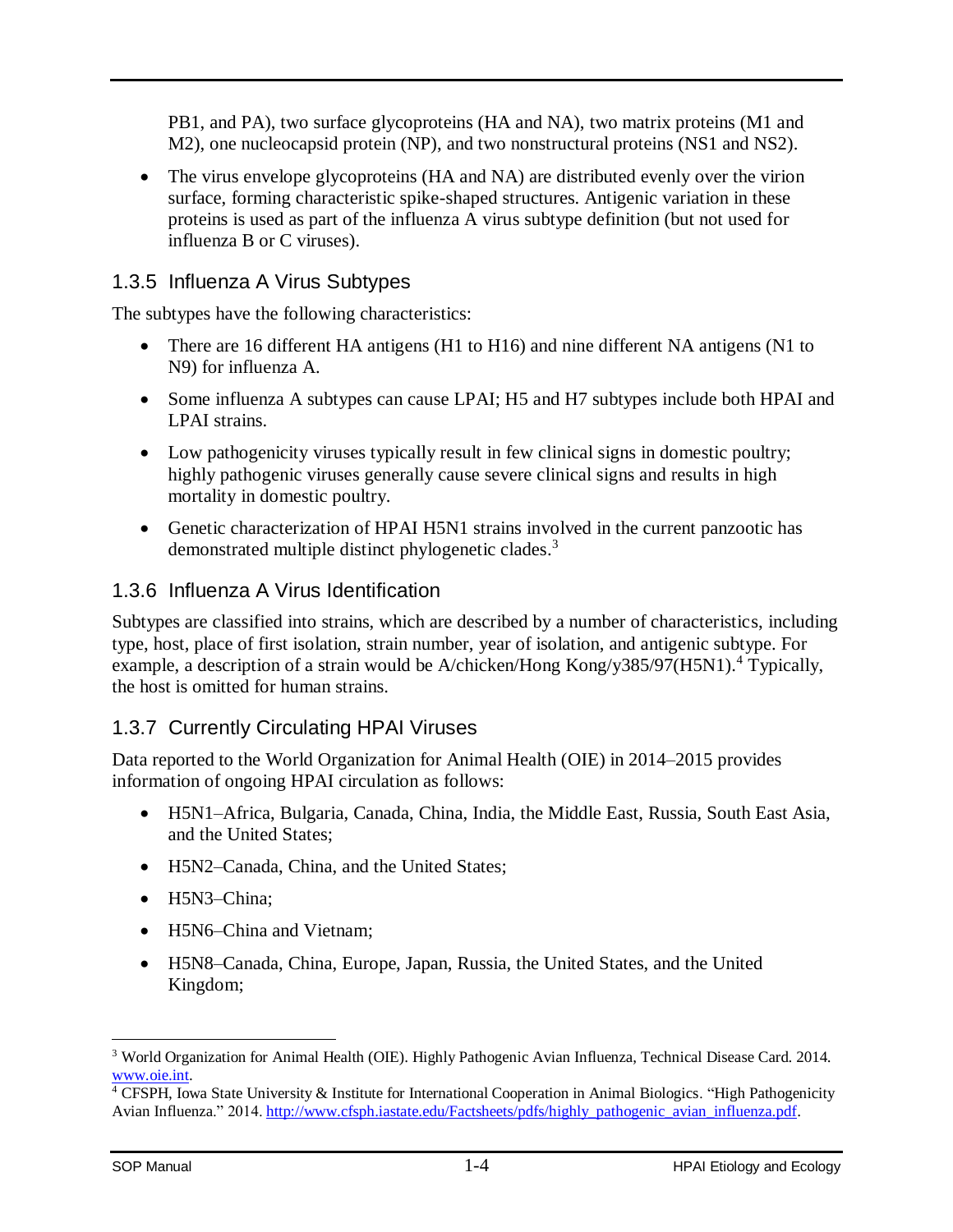- H7N2–Australia;
- H7N3–Mexico; and
- $\bullet$  H7N7–the United Kingdom.<sup>5</sup>

## <span id="page-7-0"></span>**1.4 Ecology**

## <span id="page-7-1"></span>1.4.1 Susceptible Species

Many avian species are susceptible to infection with HPAI viruses, including:

- chickens.
- turkeys,
- ducks.
- geese,
- guinea fowl, and
- a wide variety of other birds, including migratory waterfowl and shorebirds.

HPAI has primarily been isolated from chickens and turkeys.<sup>6</sup> Psittacine birds (such as parrots and cockatiels) are more rarely affected. Mammalian hosts, including humans, may be vulnerable to infection by some AI strains, including HPAI H5 and HPAI H7 subtypes.

Infection in birds can give rise to a wide variety of clinical signs that may vary according to the host, strain of virus, host's immune status, presence of any secondary exacerbating organisms, and environmental conditions. Preliminary diagnosis is made through serology or molecular probe (for example, a real-time reverse transcriptase polymerase chain reaction [rRT-PCR]). Diagnostic confirmation is done by isolation and characterization of the virus through sequencing.

## <span id="page-7-2"></span>1.4.2 Reservoirs

AI viruses usually infect migratory waterfowl, particularly Anseriformes (ducks and geese) and Charadriiformes (shorebirds) that can carry LPAI viruses without showing illness. Infection rates in these populations peak at autumn migratory staging locations, where large numbers of immunologically naive juvenile birds congregate. <sup>7</sup> LPAI virus strains occur worldwide, and have been isolated from more than 100 different species of birds.<sup>8,9</sup> The wild bird reservoir of LPAI viruses is considered a major potential source of infection for domestic birds, particularly

 $\overline{a}$ <sup>5</sup> OIE. "Update on Highly Pathogenic Avian Influenza in Animals (Type H5 and H7)." 2014–2015. [http://www.oie.int/animal-health-in-the-world/update-on-avian-influenza/.](http://www.oie.int/animal-health-in-the-world/update-on-avian-influenza/)

<sup>6</sup> OIE. Highly Pathogenic Avian Influenza, Technical Disease Card. 2014[. www.oie.int.](http://www.oie.int/)

<sup>7</sup> Hall, Jeffrey S., Robert J. Dusek, and Erica Spackman. "Rapidly Expanding Range of Highly Pathogenic Avian Influenza Viruses." Emerging Infectious Diseases 21, no. 7 (2015): 1251-252.

<sup>8</sup> Swayne, David E. "Epidemiology of Avian Influenza in Agricultural and Other Man-Made Systems." Avian Influenza, (2015): 59-85. doi:10.1002/9780813818634.ch4.

<sup>9</sup> Olsen, B. "Global Patterns of Influenza A Virus in Wild Birds." Science 312, no. 5772 (2006): 384-88.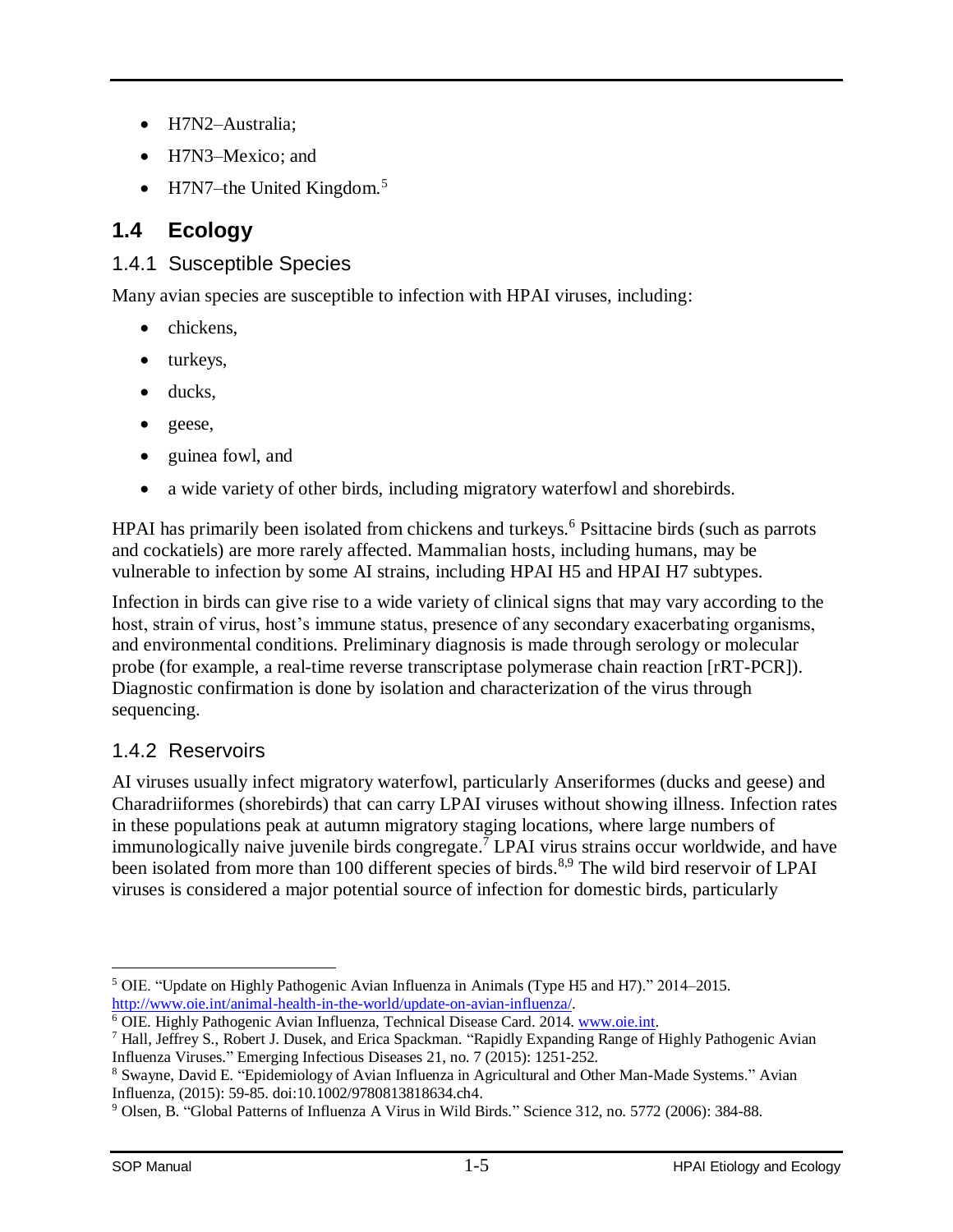free- and open-range poultry. Following transmission from wild to commercial birds, the virus can mutate or reassort in gallinaceous poultry flocks, resulting in an HPAI virus.<sup>10</sup>

There is not currently evidence of HPAI generation in a reservoir. However, HPAI viruses, particularly HPAI H5N, have occasionally been isolated from free living wild birds, suggesting that dissemination of HPAI by wild waterfowl may be possible.<sup>11</sup> It remains unclear how long and to what extent wild birds can maintain HPAI viruses, but there is evidence that certain species of Anseriformes can carry and shed certain HPAI viruses without clinical signs.<sup>12</sup> This poses a serious transmission risk to commercial poultry.

## <span id="page-8-0"></span>1.4.3 Introduction and Transmission of HPAI Virus

Contact with infected wild birds or their secretions is a common mode of introduction of AI into a poultry population. Because of the LPAI reservoir in wild birds, and the ability of this influenza virus to mutate or reassort into an HPAI strain, minimizing contact between domestic birds and wild birds is fundamental to preventing HPAI infections. There is strong evidence that the 2014–2015 outbreak in the United States was introduced from wild birds to poultry. Additionally, live poultry markets have been documented as a source of introduction and further dissemination of both LPAI and HPAI in past outbreaks both in Asia and the Americas.

HPAI virus is usually transmitted via direct exposure to HPAI infected birds, feces, or secretions from infected birds. Transmission of the virus can also result from movement of contaminated fomites, including by people, on contaminated clothing, equipment, and vehicles. Airborne transmission is not likely a primary mode of transmission, although it may occur over short distances as an aerosol.<sup>13,14</sup> When a hen is infected, the HPAI virus is also likely to be present on the eggshell and internal egg contents, though to date, there is no evidence demonstrating vertical transmission of the virus.<sup>15</sup> Transmissibility can also vary by HPAI strain.<sup>16</sup>

HPAI can be transmitted mechanically by invertebrate and vertebrate vectors. However, there is no evidence to suggest that invertebrates are involved in biological transmission.

## <span id="page-8-1"></span>1.4.4 Incubation and Infectious Periods

Incubation periods for HPAI are variable. Typically, the incubation period in naturally infected chickens ranges from 3 to 14 days.<sup>17</sup> The OIE *Terrestrial Animal Health Code* (2015) gives the

 $\overline{a}$ <sup>10</sup> OIE. Highly Pathogenic Avian Influenza, Technical Disease Card. 2014[. www.oie.int.](http://www.oie.int/)

<sup>&</sup>lt;sup>11</sup> Gaidet, N., et al. "Evidence of Infection by H5N2 Highly Pathogenic Avian Influenza Viruses in Healthy Wild Waterfowl." PLoS Pathogens, (2008). doi:10.1371/journal.ppat.1000127.

<sup>&</sup>lt;sup>12</sup> Gaidet, N., et al. "Evidence of Infection by H5N2 Highly Pathogenic Avian Influenza Viruses in Healthy Wild Waterfowl." PLoS Pathogens, (2008). doi:10.1371/journal.ppat.1000127.

<sup>&</sup>lt;sup>13</sup> United Nations (UN) Food and Agriculture Organization (FAO). "Questions and Answers: The Facts of Bird Flu." 2015. [http://www.fao.org/avianflu/en/qanda.html.](http://www.fao.org/avianflu/en/qanda.html)

<sup>&</sup>lt;sup>14</sup> USDA APHIS VS. "Epidemiologic and Other Analyses of HPAI-Affected Poultry Flocks: June 15, 2015 Report." 2015. [http://www.aphis.usda.gov/animal\\_health/animal\\_dis\\_spec/poultry/downloads/Epidemiologic-Analysis-June-](http://www.aphis.usda.gov/animal_health/animal_dis_spec/poultry/downloads/Epidemiologic-Analysis-June-15-2015.pdf)[15-2015.pdf.](http://www.aphis.usda.gov/animal_health/animal_dis_spec/poultry/downloads/Epidemiologic-Analysis-June-15-2015.pdf)

<sup>&</sup>lt;sup>15</sup> OIE. Highly Pathogenic Avian Influenza, Technical Disease Card. 2014[. www.oie.int.](http://www.oie.int/)

<sup>&</sup>lt;sup>16</sup> Swayne, David E. "Epidemiology of Avian Influenza in Agricultural and Other Man-Made Systems." Avian Influenza, (2015): 59-85. doi:10.1002/9780813818634.ch4.

<sup>&</sup>lt;sup>17</sup> Swayne, David E. "Epidemiology of Avian Influenza in Agricultural and Other Man-Made Systems." Avian Influenza, (2015): 59-85. doi:10.1002/9780813818634.ch4.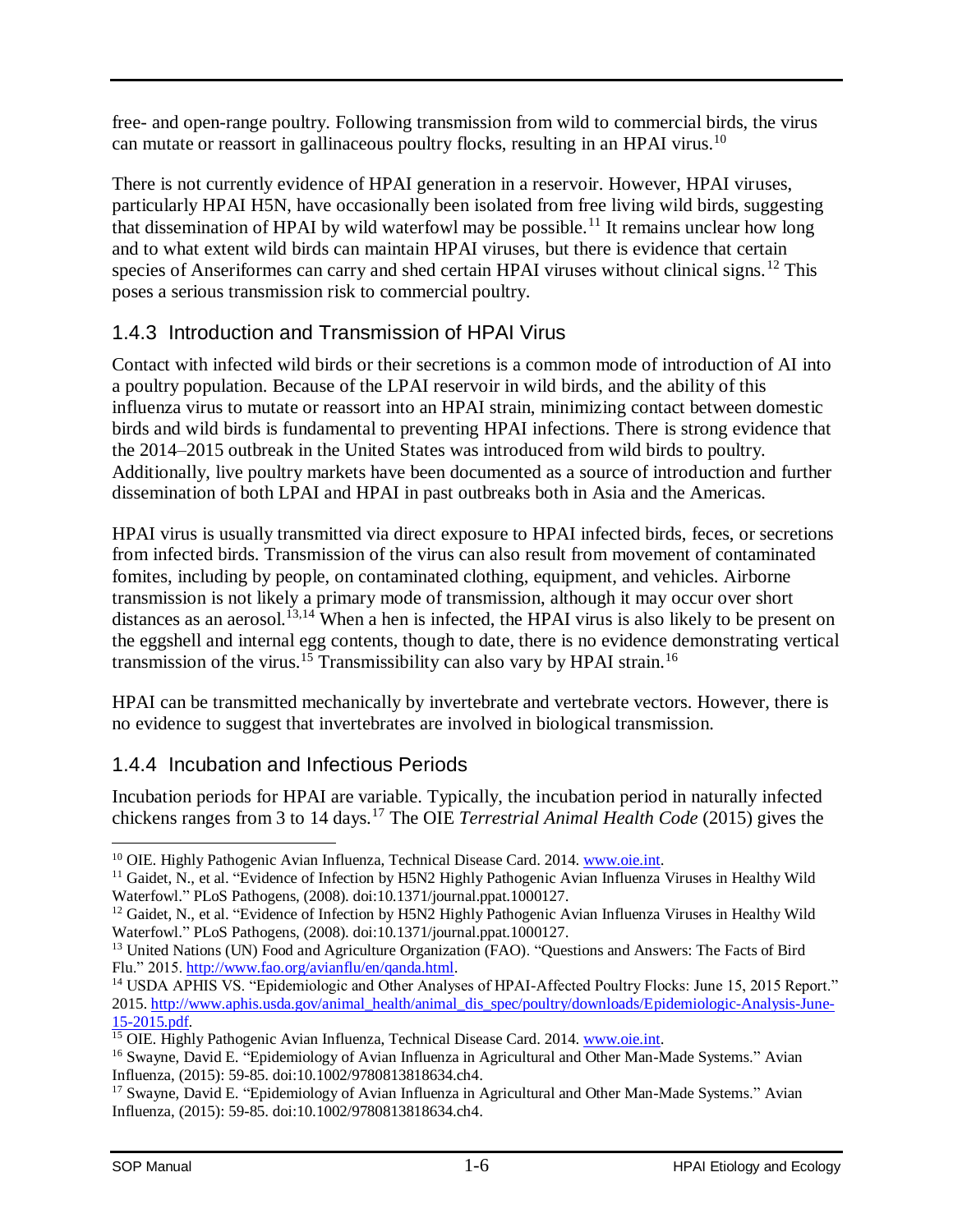incubation period for AI as 21 days.<sup>18</sup> HPAI may have longer incubation periods in some species than others, and the length of the incubation period will vary depending on the dose of the virus, transmission pathway, and other environmental factors.<sup>19</sup>

It is possible for a bird to shed the virus before and after the appearance of clinical signs. The infectious period is particularly important in outbreak response measures because some species, such as domestic ducks, may not show clinical signs so the incubation period may not be known.<sup>20</sup>

## <span id="page-9-0"></span>1.4.5 Morbidity and Mortality in Birds

HPAI often causes morbidity and mortality rates in domestic poultry between 90–100 percent. Ducks and geese infected with HPAI do not usually show clinical signs. Wild birds typically do not experience mortality and are usually asymptomatic when infected with HPAI.<sup>21</sup>

## <span id="page-9-1"></span>1.4.6 Human and Animal Influenza Viruses

Influenza viruses are usually adapted to a particular host species. HPAI is zoonotic, and although it appears to have a relatively high species-specific transmission barrier, specific HPAI subtypes, including H5N1, have been demonstrated to infect and be fatal to humans under certain circumstances. In total, approximately 1,500 cases of AI have been documented in humans in the last 50 years.<sup>22</sup> Key, currently circulating zoonotic strains of HPAI include H5N1 and H5N6;<sup>23</sup> occasional cases of HPAI H7N7 have also been reported.<sup>24</sup> Most of these cases had a clear epidemiological link to direct contact with live, infected poultry.<sup>25</sup>

## <span id="page-9-2"></span>1.4.7 Antigenic Shift and Antigenic Drift

The reservoirs for all 16 H and 9 N influenza viruses are wild birds.<sup>26</sup> In wild waterfowl, the H and N subunits appear to be stable.<sup>27</sup> However, influenza A viruses can evolve through both

<sup>18</sup> OIE. Article 10.4.1: General Provisions, Terrestrial Animal Health Code*.* 2015[. www.oie.int.](http://www.oie.int/)

<sup>19</sup> Swayne, David E. "Epidemiology of Avian Influenza in Agricultural and Other Man-Made Systems." Avian Influenza, (2015): 59-85. doi:10.1002/9780813818634.ch4.

<sup>&</sup>lt;sup>20</sup> Swayne, David E. "Epidemiology of Avian Influenza in Agricultural and Other Man-Made Systems." Avian Influenza, (2015): 59-85. doi:10.1002/9780813818634.ch4.

<sup>&</sup>lt;sup>21</sup> CFSPH, Iowa State University & Institute for International Cooperation in Animal Biologics. "High Pathogenicity Avian Influenza." 2014. [http://www.cfsph.iastate.edu/Factsheets/pdfs/highly\\_pathogenic\\_avian\\_influenza.pdf.](http://www.cfsph.iastate.edu/Factsheets/pdfs/highly_pathogenic_avian_influenza.pdf)

<sup>&</sup>lt;sup>22</sup> Swayne, David E., and Colleen Thomas. "Trade and Food Safety Aspects for Avian Influenza Viruses." Avian Influenza, (2008): 499-512.

<sup>&</sup>lt;sup>23</sup> FAO. "Avian influenza A (H5N6): the latest addition to emerging zoonotic avian influenza threats in East and Southeast Asia." [http://www.fao.org/3/a-i4199e.pdf.](http://www.fao.org/3/a-i4199e.pdf)

<sup>&</sup>lt;sup>24</sup> WHO. "Antigenic and genetic characteristics of zoonotic influenza viruses and development of candidate vaccine viruses for pandemic preparedness." 2013. http://www.who.int/influenza/vaccines/virus/201309\_h5h7h9 [vaccinevirusupdate.pdf.](http://www.who.int/influenza/vaccines/virus/201309_h5h7h9_vaccinevirusupdate.pdf)

<sup>&</sup>lt;sup>25</sup> Doyle, M.P., and M.C. Erickson. "Emerging Microbiological Food Safety Issues Related to Meat." Meat Science, 74, no. 1 (2006): 98-112.

<sup>26</sup> Perdue, Michael L. "Molecular Determinants of Pathogenicity for Avian Influenza Viruses." Avian Influenza, (2008): 23-41. doi:10.1002/9780813818634.ch2.

 $27$  Reid, A. H., et al. "Relationship of Pre-1918 Avian Influenza HA and NP Sequences to Subsequent Avian Influenza Strains." Avian Diseases 47, (2003): 921-25.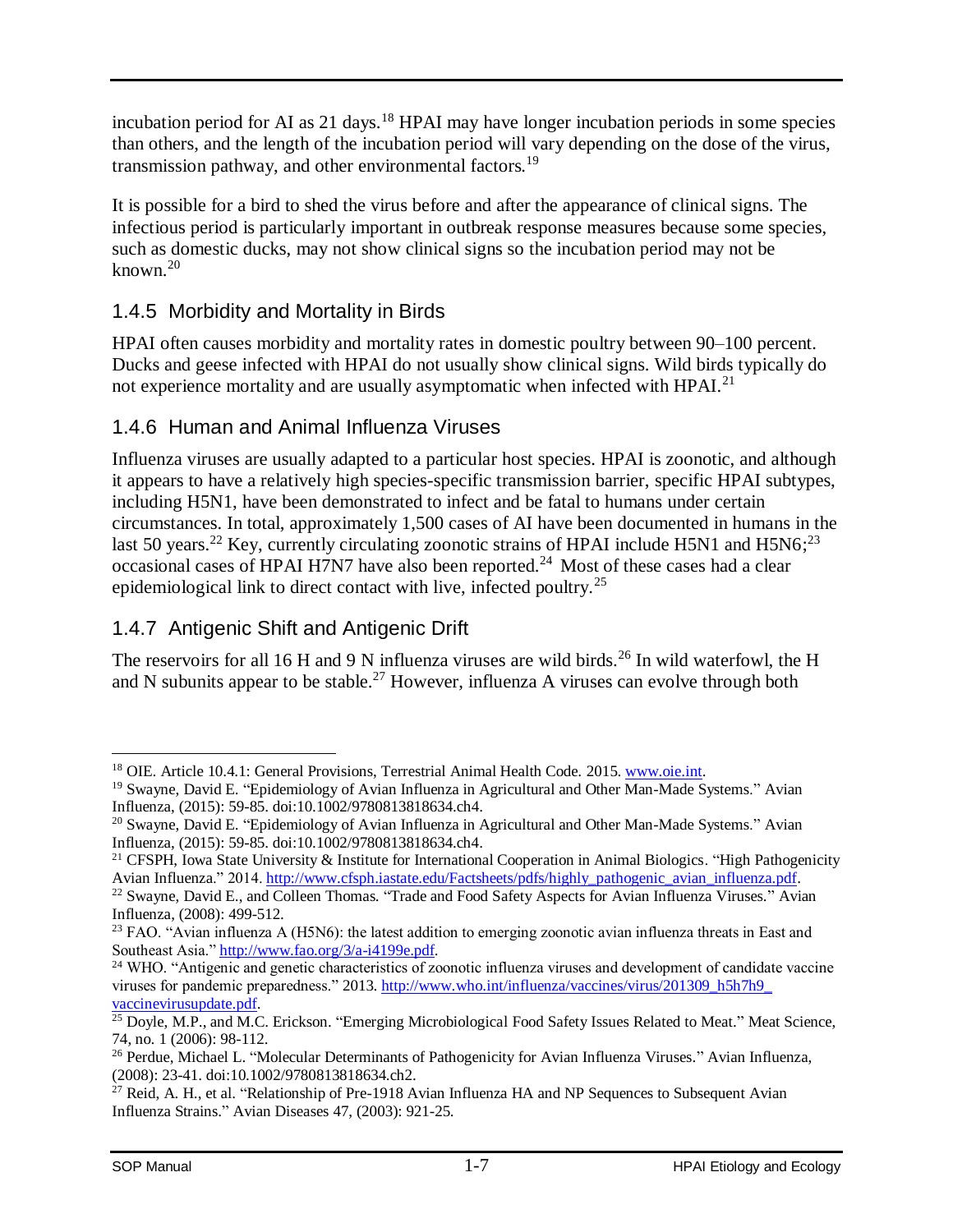antigenic drift and antigenic shift.<sup>28,29</sup> Antigenic drift is the anticipated accumulation of point mutations in the viral genome. This tends to cause only small changes in the biological behavior of the virus. Antigenic shift results when new combinations of H and N genes are generated by genetic reassortment, which occurs when cells of the host are coinfected with two genetically different viruses.

Subtypes of influenza A have adapted to both humans and swine, and currently circulate.<sup>30</sup> Human infections with AI viruses have led the World Health Organization (WHO) to consider the possibility that a new human pandemic may be derived directly from birds. However, the evidence and triggers which cause an influenza A virus to adapt to a mammalian host remain less clear than the transition of an influenza A virus from a low pathogenicity to a highly pathogenic form in poultry. $31$ 

## <span id="page-10-0"></span>**1.5 Environmental Persistence of AI Viruses**

AI viruses can survive in cool and moist conditions, particularly when organic material is present.<sup>32</sup> The World Organization for Animal Health (OIE) states the following about the resistance of AI viruses to physical and chemical action.<sup>33</sup>

- Temperature: Pasteurization and cooking inactivate the AI virus. Cooking whole eggs at 60 ºC for 188 seconds and 507 seconds for poultry meat will inactivate the virus. Cooking meat to a core temperature of 70 ºC for 3.5 seconds will also inactivate AI. AI virus can survive indefinitely if frozen.
- pH: Inactivated by acidic pH of  $\leq 2$ .
- Chemicals: Inactivated by organic solvents and detergents, such as sodium desoxycholate and sodium dodecylsulphate. If organic matter is present, aldehydes, β-propiolactone and binary ethyleneimine should be used for inactivation. After organic matter has been removed, phenolics, quaternary ammonium compounds, oxidizing agents (such as sodium hypochlorite), dilute acids (if  $pH \leq 2$ ), hydroxylamine, and lipid solvents should be used.
- Disinfectants: For clean surfaces with no organic matter, use sodium hypochlorite (5.25 percent), sodium hydroxide (2 percent), phenols, acidified ionophors, chlorine dioside, or strong oxidizing agents to inactivate.

 $\overline{a}$ <sup>28</sup> Suarez, David L. "Influenza A Virus." Avian Influenza, (2008): 1-22.

<sup>&</sup>lt;sup>29</sup> CFSPH, Iowa State University & Institute for International Cooperation in Animal Biologics. "High Pathogenicity Avian Influenza." 2014. [http://www.cfsph.iastate.edu/Factsheets/pdfs/highly\\_pathogenic\\_avian\\_influenza.pdf.](http://www.cfsph.iastate.edu/Factsheets/pdfs/highly_pathogenic_avian_influenza.pdf)

<sup>&</sup>lt;sup>30</sup> Perdue, Michael L. "Molecular Determinants of Pathogenicity for Avian Influenza Viruses." Avian Influenza, (2008): 23-41. doi:10.1002/9780813818634.ch2.

 $31$  Perdue, Michael L. "Molecular Determinants of Pathogenicity for Avian Influenza Viruses." Avian Influenza, (2008): 23-41. doi:10.1002/9780813818634.ch2.

<sup>&</sup>lt;sup>32</sup> Swayne, David E. "Epidemiology of Avian Influenza in Agricultural and Other Man-Made Systems." Avian Influenza, (2015): 59-85. doi:10.1002/9780813818634.ch4.

<sup>33</sup> OIE. Highly Pathogenic Avian Influenza, Technical Disease Card. 2014. [www.oie.int.](http://www.oie.int/)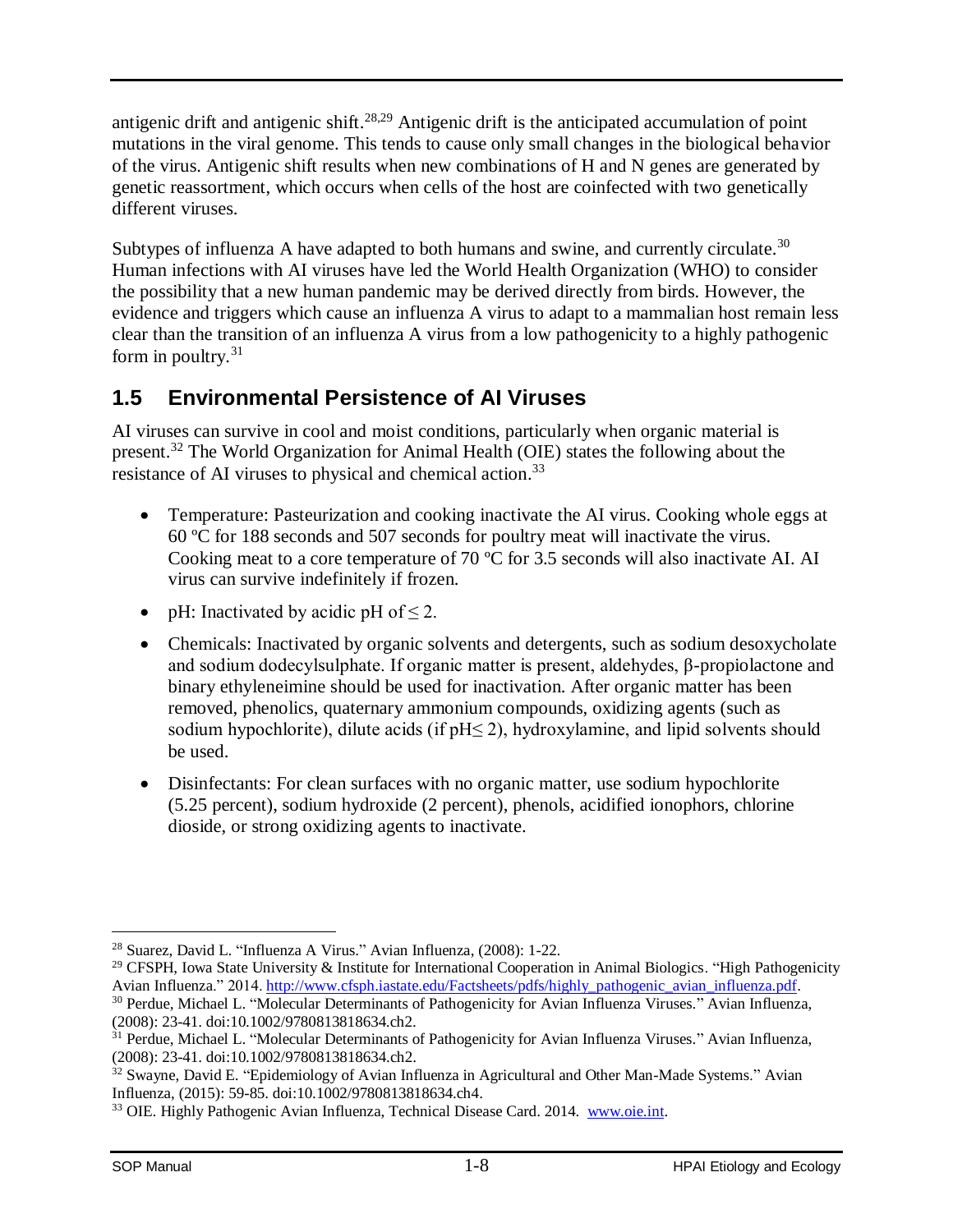Survival: Can survive in surface waters. Viable in liquid feces for  $30-35$  days at  $4^{\circ}$ C and for 7 days at 20 ºC. Survived 4 days in chicken feces held between 25–32 ºC in the shade. In water, can survive 26–30 days at 28 ºC, and 94–158 days at 17 ºC. Composting kills virus within poultry carcasses in <10 days.

## <span id="page-11-0"></span>1.5.1 In Eggs and Egg Products

<span id="page-11-1"></span>The OIE recommends the following times and temperatures for the inactivation of AI virus in eggs and egg products [\(Table 1-1\)](#page-11-1).<sup>34,35</sup>

|                  | Temperature (°C) | Time        |
|------------------|------------------|-------------|
| Whole egg        | 60.0             | 188 seconds |
| Whole egg blends | 60.0             | 188 seconds |
|                  | 61.1             | 94 seconds  |
| Liquid egg white | 55.6             | 870 seconds |
|                  | 56.7             | 232 seconds |
| 10% salted yolk  | 62.2             | 138 seconds |
| Dried egg white  | 67.0             | 20 hours    |
|                  | 54.4             | 513 hours   |

### **Table 1-1. Inactivation of AI in Eggs and Egg Products**

The OIE *Terrestrial Animal Health Code* (2015) states that the listed temperature achieves a 7-log kill.

Because AI virus can persist on the surface of eggs and fillers, these items also need to be sanitized.<sup>36,37</sup>

Source: OIE *Terrestrial Animal Health Code*, 2015.

<sup>34</sup> OIE. Terrestrial Animal Health Code*.* 2015[. www.oie.int.](http://www.oie.int/)

<sup>35</sup> Swayne, David E., and Joan R. Beck. "Heat Inactivation of Avian Influenza and Newcastle Disease Viruses in Egg Products." Avian Pathology 33, no. 5 (2004): 512-18**.**

<sup>36</sup> OIE. Highly Pathogenic Avian Influenza, Technical Disease Card. 2014. [www.oie.int.](http://www.oie.int/)

<sup>37</sup> Swayne, David E. "Epidemiology of Avian Influenza in Agricultural and Other Man-Made Systems." Avian Influenza, (2015): 59-85. doi:10.1002/9780813818634.ch4.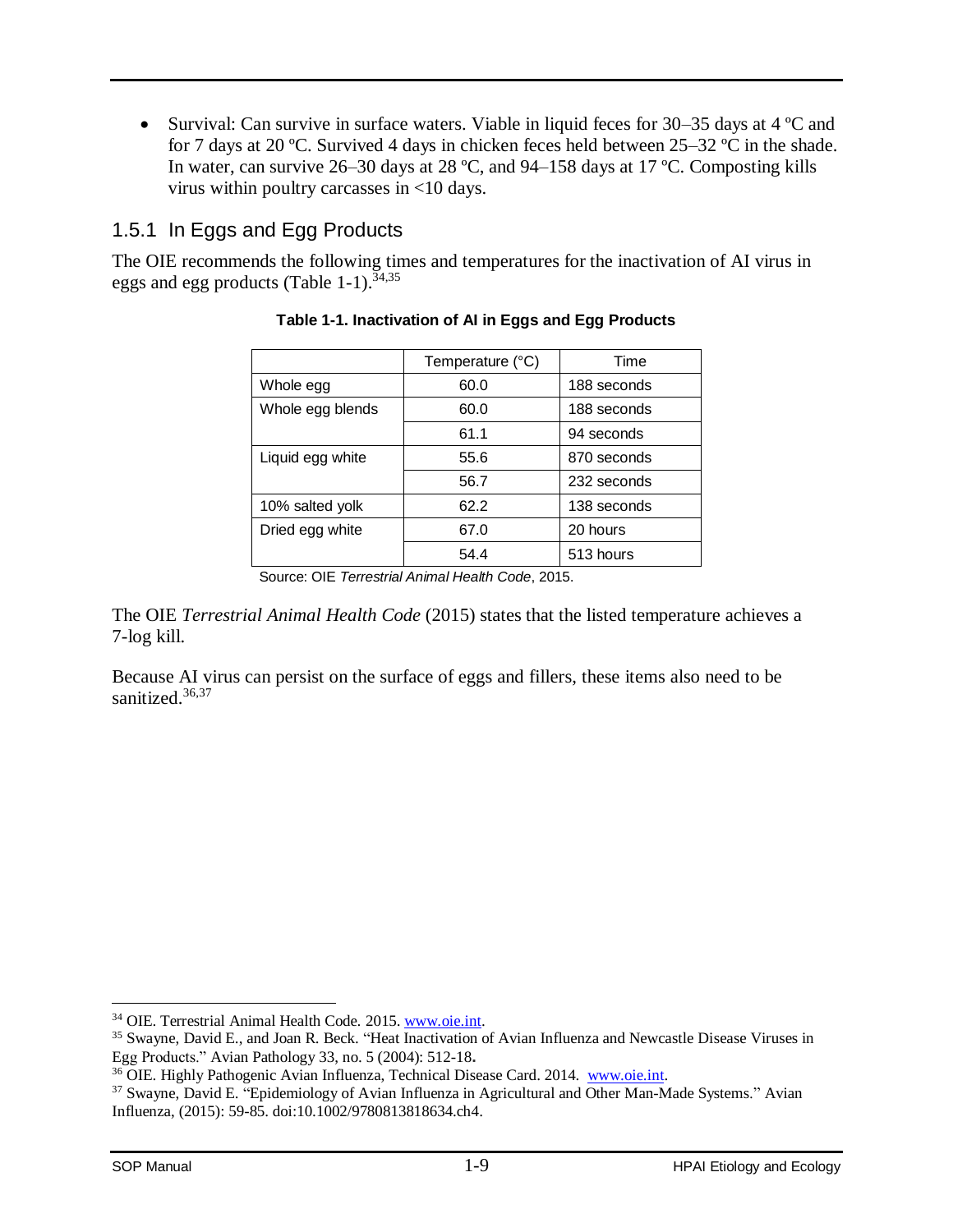### <span id="page-12-0"></span>1.5.2 In Meat

<span id="page-12-2"></span>The OIE recommends the following times and temperatures for inactivation of AI virus in meat [\(Table 1-2\)](#page-12-2).  $38,39$ 

|              | Temperature (°C) | Time        |
|--------------|------------------|-------------|
| Poultry meat | 60.0             | 507 seconds |
|              | 65.0             | 42 seconds  |
|              | 70.0             | 3.5 seconds |
|              | 73.9             | .51 seconds |

#### **Table 1-2. Inactivation of AI in Meat**

Source: OIE *Terrestrial Animal Health Code*, 2015.

### <span id="page-12-1"></span>1.5.3 In Poultry Byproducts and Waste

All rendered meal, including that produced from viscera, blood, feathers, feet, heads, necks, and poultry offal, may contain AI, and may be added to pet foods. Such food is typically cooked at above 100 ºC for several minutes to more than an hour, which is sufficient to kill the AI virus. However, if procedures are not properly followed, AI virus could persist in the byproducts for several weeks.

Waste—the unwanted byproduct of processing—may contain material contaminated with AI. Care should be taken that such material is treated in a manner to deactivate the virus, and that transport takes this biosecurity risk into consideration. The OIE *Terrestrial Animal Health Code* (2015) recommends, for the importation of feather meal and poultry meal, the following (Article  $10.4.24$ :<sup>40</sup>

Regardless of the avian influenza status of the country of origin, Veterinary Authorities should require the presentation of an international veterinary certificate attesting that:

- 1. These commodities were processed in an avian influenza free country, zone or compartment from poultry which were kept in an avian influenza free country, zone or compartment from the time they were hatched until the time of slaughter or for at least the 21 days preceding slaughter; or,
- 2. These commodities have been processed either:
	- a) With moist heat at a minimum temperature of 188 ºC for a minimum of 40 minutes;
	- b) With a continuous hydrolyzing process under at least 3.79 bar of pressure with steam at a minimum temperature of 122 ºC for a minimum of 15 minutes; or
	- c) With an alternative rendering process that ensures that the internal temperature throughout the product reaches at least 74 ºC;

<sup>38</sup> OIE. Terrestrial Animal Health Code. 2015[. www.oie.int.](http://www.oie.int/)

<sup>&</sup>lt;sup>39</sup> Swayne, David E., and Joan R. Beck. "Heat Inactivation of Avian Influenza and Newcastle Disease Viruses in Egg Products." Avian Pathology 33, no. 5 (2004): 512-18**.**

<sup>40</sup> OIE. Terrestrial Animal Health Code*.* 2015[. www.oie.int.](http://www.oie.int/)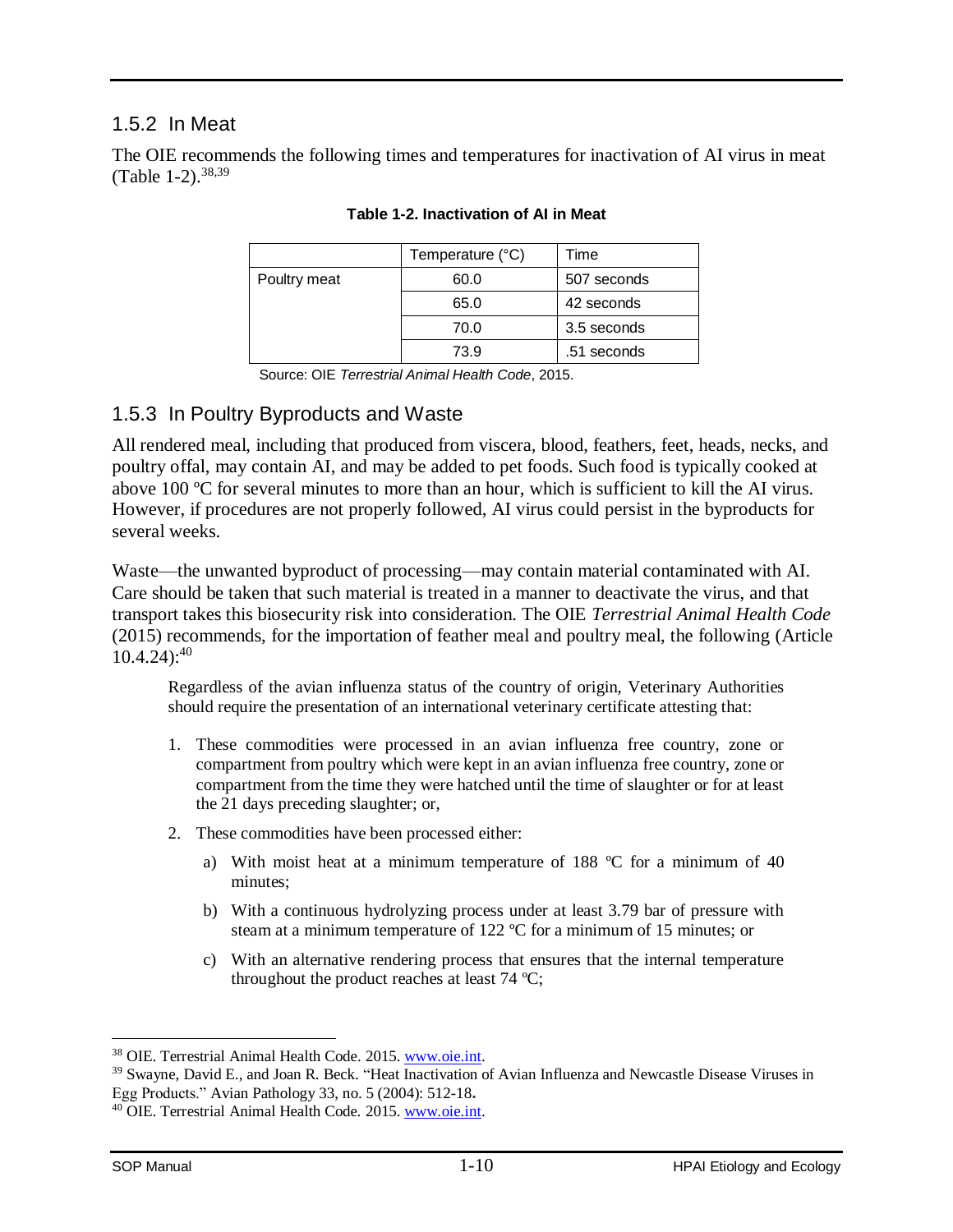### AND

3. The necessary precautions were taken to avoid contact of the commodity with any source of the avian influenza virus.

### <span id="page-13-0"></span>1.5.4 In Carcasses

AI viruses can survive in bird carcasses for several days at ambient temperatures, and a few weeks at refrigeration temperatures. Titers in carcasses will vary depending on the strain of the virus, species of bird, and time of death in relation to clinical stage of infection. Burying, incineration, or composting (virus inactivated in less than 10 days) is recommended for carcasses.41,42

## <span id="page-13-1"></span>**1.6 Threat of HPAI to the United States**

The long distances in the seasonal migration behavior of influenza A virus hosts causes concern about the spread of HPAI to the United States. Although the majority of migratory events occur within continents, intercontinental migration does take place.<sup>43</sup> Within the United States for example, there are four migratory waterfowl flyways: Pacific, Central, Mississippi, and Atlantic.<sup>44</sup> The Pacific flyway is a potential risk for AI introduction into North America as various migratory avian species from Asia enter the space and mix with North American species.<sup>45</sup>

The current H5 HPAI viruses, defined as novel Eurasian lineage clade 2.3.4.4, began rapidly spreading in January 2014 from South Korea to China and Japan. By November 2014, clade 2.3.4.4 H5N1 was present in Germany, the Netherlands, and the United Kingdom. Also in November 2014, a novel HPAI H5N2 virus consisting of a reassortment of Eurasian 2.3.4.4, four other Eurasian genes, and three North American wild bird lineage genes was reported in British Columbia, Canada. With the detection of very similar H5N8 Eurasian viruses in three continents (Asia, Europe, and North America), there is evidence that this particular reassortant is not only well adapted to specific species of waterfowl, it is able to survive extended migration periods.<sup>46</sup> The HPAI H5N8 virus has adapted to wild waterfowl hosts as few or no clinical signs have been reported in these hosts when infected with the virus. Thus, it seems probable that the virus was disseminated out of Russia into Europe, East Asia, and North America by migrating waterfowl during autumn 2014.<sup>47</sup>

 $\overline{a}$ <sup>41</sup> Swayne, David E. "Epidemiology of Avian Influenza in Agricultural and Other Man-Made Systems." Avian Influenza, (2015): 59-85. doi:10.1002/9780813818634.ch4.

<sup>42</sup> OIE. Highly Pathogenic Avian Influenza, Technical Disease Card. 2014. [www.oie.int.](http://www.oie.int/)

<sup>&</sup>lt;sup>43</sup> Miller, Mark P., et al. "Intercontinental Genetic Structure and Gene Flow in Dunlin (Calidris Alpina), a Potential Vector of Avian Influenza." Evolutionary Applications 8, no. 2 (2015): 149-71.

<sup>44</sup> Nallar, et al. "Demographic and Spatiotemporal Patterns of Avian Influenza Infection at the Continental Scale, and in Relation to Annual Life Cycle of a Migratory Host." PLoS ONE, (2015). doi:10.1371/journal.pone.0130662. <sup>45</sup> Scotch, M., et al. "Diffusion of Influenza Viruses among Migratory Birds with a Focus on the Southwest United States." Infection, Genetics and Evolution, (2014): 185–193.

<sup>46</sup> Ip, Hon S., et al. "Novel Eurasian Highly Pathogenic Avian Influenza A H5 Viruses in Wild Birds, Washington, USA, 2014." Emerging Infectious Diseases 10, no. 5 (2015): 886–90.

<sup>47</sup> Hall, Jeffrey S., Robert J. Dusek, and Erica Spackman. "Rapidly Expanding Range of Highly Pathogenic Avian Influenza Viruses." Emerging Infectious Diseases 21, no. 7 (2015): 1251-252.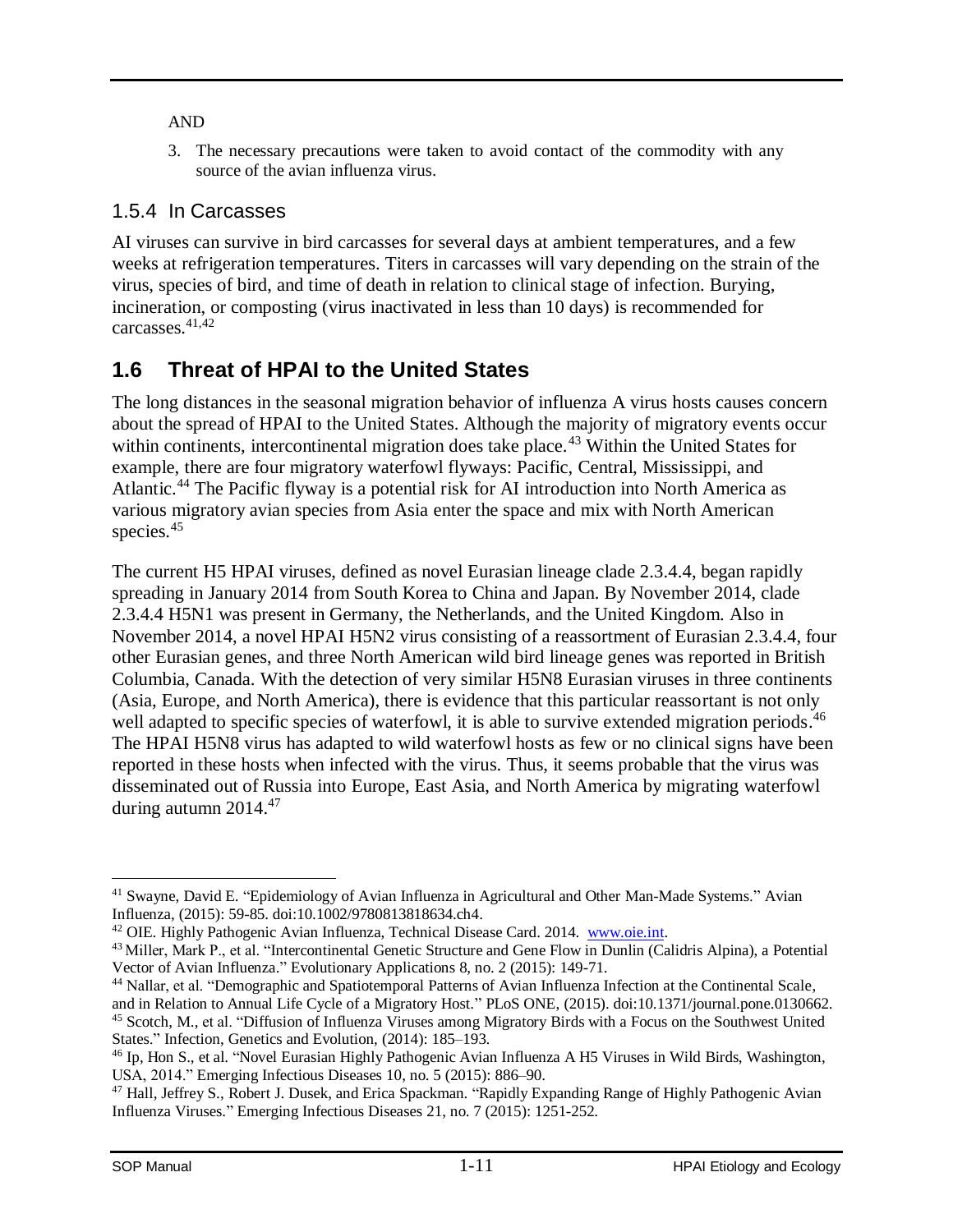Upon further analysis of Eurasian clade 2.3.4.4 after its introduction into the United States, it was determined that H5N8 survived introduction into North America. Furthermore, H5N8 introduction into North America is independent of introduction into Europe. Lastly, it is unknown how long the virus has been present in the Pacific flyway (California, Idaho, Nevada, Oregon, Utah, and Washington, USA), but it has been long enough for reassortment with LPAI North American lineage wild bird avian influenza virus.<sup>48</sup>

HPAI continues to be a threat in the United States after the latest 2014–2015 outbreak as the virus could still be present in asymptomatic wild waterfowl. With the 2015 fall migration of waterfowl approaching, chances of potential carriers of HPAI coming in contact with poultry increases. The real problem arises when HPAI is introduced into vulnerable poultry populations where the virus amplifies and spreads, resulting in extremely high morbidity and mortality, and associated significant, detrimental economic consequences.

 $\overline{a}$ <sup>48</sup> Ip, Hon S., et al. "Novel Eurasian Highly Pathogenic Avian Influenza A H5 Viruses in Wild Birds, Washington, USA, 2014." Emerging Infectious Diseases 10, no. 5 (2015): 886–90.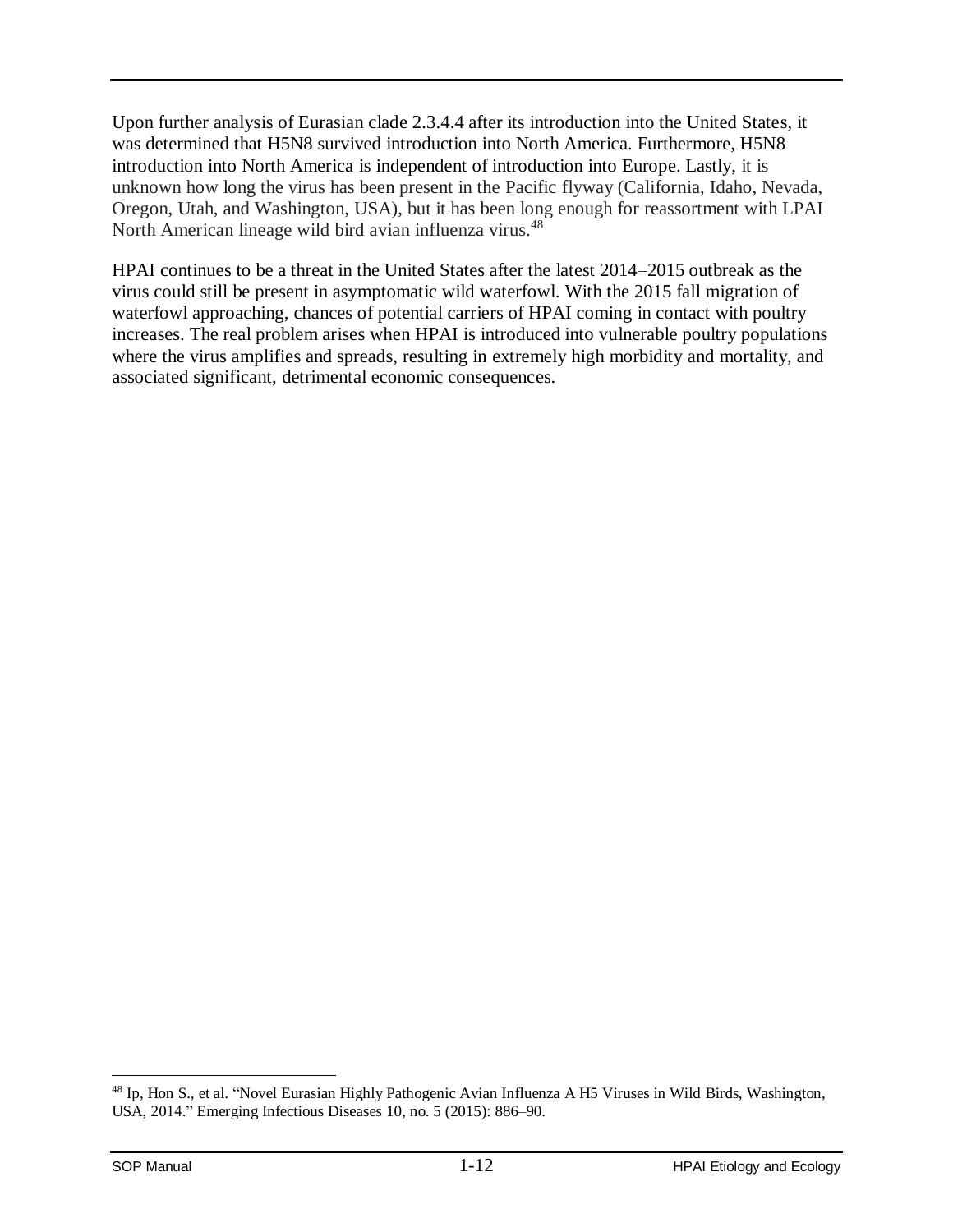# <span id="page-15-0"></span>**Attachment 1.A References and Resources**

- Akey, B.L. "Low pathogenicity H7N2 avian influenza outbreak in Virginia during 2002." Avian Diseases 47, (2013): 1099–103.
- Alfonso, C.P., B.S. Cowen, and H.V. Campen. "Influenza A viruses isolated from waterfowl in two wildlife management areas of Pennsylvania." Journal of Wildlife Diseases 31, no. 2 (1995): 179–85.
- Australian Veterinary Emergency Plan, Disease Strategy Avian Influenza. Version 3.3. 2011. [http://www.animalhealthaustralia.com.au/wp-content/uploads/2011/04/AI3\\_4-](http://www.animalhealthaustralia.com.au/wp-content/uploads/2011/04/AI3_4-06FINAL16Feb11.pdf) [06FINAL16Feb11.pdf.](http://www.animalhealthaustralia.com.au/wp-content/uploads/2011/04/AI3_4-06FINAL16Feb11.pdf)
- Bulaga, L. L., L. Garber, D. A. Senne, T. J. Myers, R. Good, S. Wainwright, S. Trock, and D. L. Suarez. "Epidemiologic and surveillance studies on avian influenza in live-bird markets in New York and New Jersey 2001." Avian Diseases 47, (2003): 996–1001.
- Canadian Food Inspection Agency. "Notifiable Avian Influenza Hazard Specific Plan." July 2013.
- Capua, I. and S. Marangon. "The avian influenza epidemic in Italy, 1999–2000." Avian Pathology 29, (2000): 289–94.
- Center for Food Security and Public Health (CFSPH), Iowa State University & Institute for International Cooperation in Animal Biologics. "High Pathogenicity Avian Influenza." 2014. [http://www.cfsph.iastate.edu/Factsheets/pdfs/highly\\_pathogenic\\_avian\\_influenza.pdf.](http://www.cfsph.iastate.edu/Factsheets/pdfs/highly_pathogenic_avian_influenza.pdf)
- Davison, S., R.J. Eckroade, and A.F. Ziegler. "A review of the 1996–98 nonpathogenic H7N2 avian influenza outbreak in Pennsylvania." Avian Diseases 47, (2003): 823–27.
- De Marco, M. A., G. E. Foni, L. Campitelli, E. Raffini, L. Di Trani, M. Delogu, V. Guberti, G. Barigazzi, and I. Donatelli. "Circulation of influenza viruses in wild waterfowl wintering in Italy during the 1993–99 period: evidence of virus shedding and seroconversion in wild ducks." Avian Diseases 47, (2003): 861–66.
- Doyle, M.P., and M.C. Erickson. "Emerging Microbiological Food Safety Issues Related to Meat." Meat Science, 74, no. 1 (2006): 98-112.
- Easterday, B.C., V.L. Hinshaw, and D.A. Halvorson. "Influenza." In Diseases of Poultry, (1997): 583–605, Iowa State University Press.
- Food and Agriculture Organization (FAO). "Avian influenza A (H5N6): the latest addition to emerging zoonotic avian influenza threats in East and Southeast Asia." [http://www.fao.org/3/a-i4199e.pdf.](http://www.fao.org/3/a-i4199e.pdf)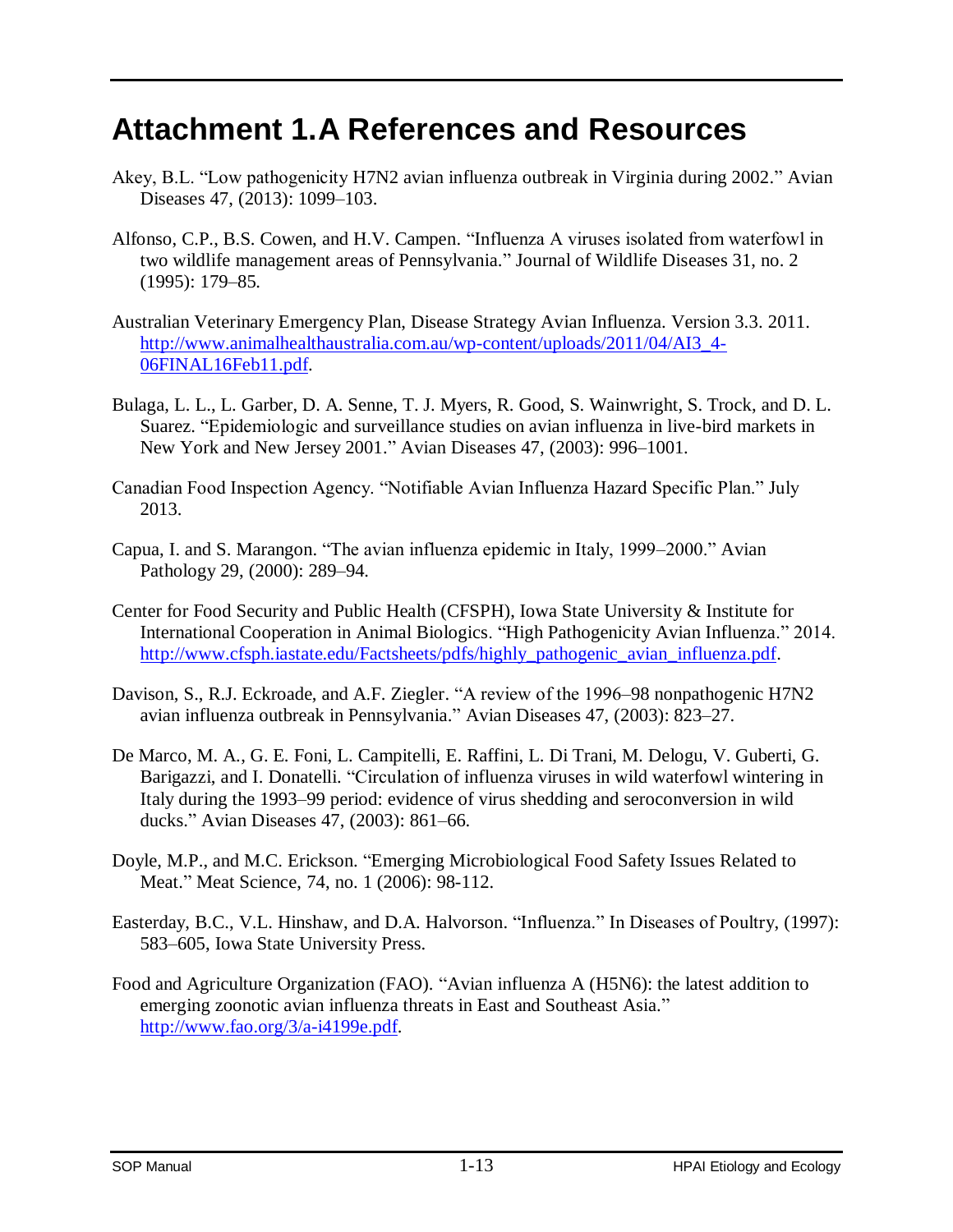- Fouchier, R., V.J. Munster, J. Keawcharoen, A. Osterhaus, and T. Kuiken. "Virology of Avian Influenza in Relation to Wild Birds." Journal of Wildlife Diseases 43, no. 3 (2007) Supplement, S7-S14.
- Fouchier, R., B. Olsen, T. M. Bestebroer, S. Herfst, L. Van Der Kemp, G. F. Rimmelzwaan, and A. D M. E. Osterhaus. "Influenza A virus surveillance in wild ducks in northern Europe in 1999 and 2000." Avian Diseases 47 (2003): 857–60.
- Gaidet, N., G. Cattoli, S. Hammoumi, S.H. Newman, W. Hagemeijer, J.Y. Takekawa, J. Cappelle, T. Dodman, T. Joannis, P. Gil, I. Monne, A. Fusaro, I. Capua, S. Manu, P. Micheloni, U. Ottosson, J.H. Mshelbwala, J. Lubroth, J. Domenech, and F. Monicat. "Evidence of Infection by H5N2 Highly Pathogenic Avian Influenza Viruses in Healthy Wild Waterfowl." PLoS Pathogens, (2008). doi:10.1371/journal.ppat.1000127.
- Hall, Jeffrey S., Robert J. Dusek, and Erica Spackman. "Rapidly Expanding Range of Highly Pathogenic Avian Influenza Viruses." Emerging Infectious Diseases 21, no. 7 (2015): 1251- 252.
- Halvorson, D.A., C.J. Kelleher, and D.A. Senne. "Epizootiology of avian influenza: Effect of season on incidence in sentinel ducks and domestic turkeys in Minnesota." Applied and Environmental Microbiology 49, no. 9 (1985): 914–19.
- Hanson, B. A., D. E. Stallknecht, D. E. Swayne, L. A. Lewis, and D. A. Senne. "Avian influenza viruses in Minnesota ducks during 1998–2000." Avian Diseases 47, (2003): 867–71.
- Henzler, D. J., D. C. Kradel, S. Davison, A. F. Ziegler, D. Singletary, P. Debok, A. E. Castro, H. Lu, R. Eckroade, D. Swayne, W. Lagoda, B. Schmucker, and A. Nesselrodt. "Epidemiology, production losses and control measures associated with an outbreak of avian influenza virus subtype H7N2 in Pennsylvania (1996–98)." 2003. Avian Diseases 47, (2003): 1022–036.
- Hinshaw, V.S., V.E. Nettles, L.E. Schorr, J.M. Wood, and R.G. Webster. "Influenza virus surveillance in waterfowl in Pennsylvania after the H5N2 avian outbreak." Avian Diseases 30, (1986): 207–212.
- Hinshaw, V.S., R.G. Webster, and B. Turner. "Waterborne transmission of influenza A viruses?" Intervirology 11, (1979): 66–68.
- Ip, H., M.K. Torchetti, R. Crespo, P. Kohrs, P. Debruyn, K.G. Mansfield, T. Baszler, L. Badcoe, B. Bodenstein, V. Shearn-Bochsler, Mary Lea Killian, Janice C. Pedersen, Nichole Hines, Thomas Gidlewski, Thomas Deliberto, and Jonathan M. Sleeman. "Novel Eurasian Highly Pathogenic Avian Influenza A H5 Viruses in Wild Birds, Washington, USA, 2014." Emerging Infectious Diseases 10, no. 5 (2015): 886–90.
- Ito, T., H. Goto, E. Yamamoto, H. Tanaka, M. Takeuchi, M. Kuwayama, Y. Kawaoka, and K. Otsuki. "Generation of a highly pathogenic avian influenza virus from an avirulent field isolate by passaging in chickens." Journal of Virology 75, (2001): 4439–443.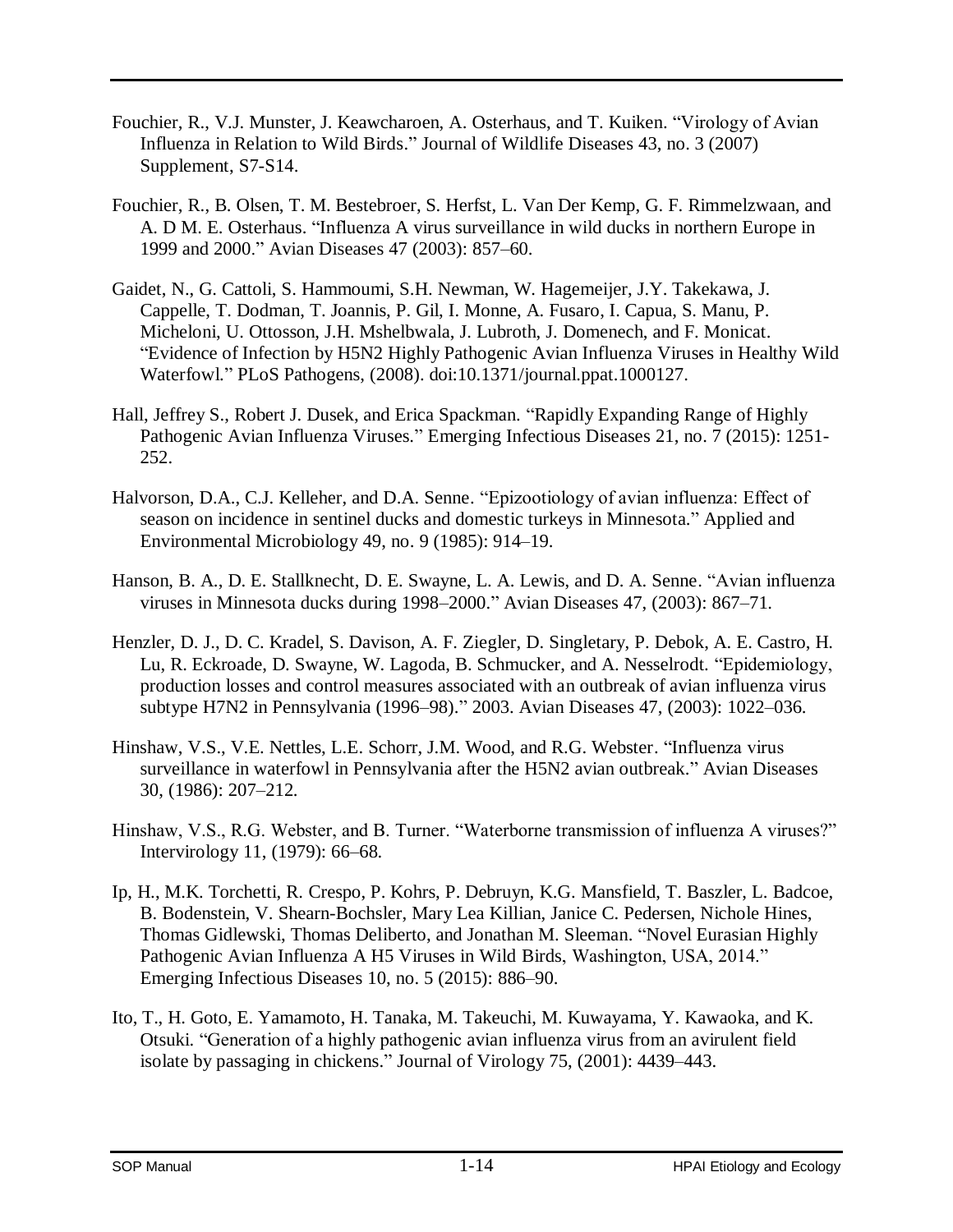- Koopmans, M., B. Wilbrink, M. Conyn, G. Natrop, H. Van Der Nat, H. Vennema, A. Meijer, J. Van Steenbergen, R. Fouchier, A. Osterhaus, and A. Bosman. "Transmission of H7N7 avian influenza virus to human beings during a large outbreak in commercial poultry farms in the Netherlands." The Lancet 363, (2004): 587–93.
- Lu, H., A. E. Castro, K. Pennick, J. Liu, Q. Yang, P. Dunn, D. Weinstock, and D. Henzler. "Survival of Avian Influenza Virus H7N2 in SPF Chickens and Their Environments." Avian Diseases 47, (2003): 1015–1021.
- Lu, H., P.A. Dunn, E.A. Wallner-Pendleton, D.J. Henzler, D.C. Kradel, J. Liu, D.P. Shaw, and P. Miller. "Investigation of H7N2 outbreaks in two broiler breeder flocks in Pennsylvania, 2001–02." Avian Diseases 48, (2004): 26–33.
- Miller, M.P., S.M. Haig, T.D. Mullins, L. Ruan, B. Casler, A. Dondua, H. Gates, J.M. Johnson, S. Kendall, P.S. Tomkovich, D. Tracy, O.P. Valchuk, and R.B. Lanctot. "Intercontinental Genetic Structure and Gene Flow in Dunlin (Calidris Alpina), a Potential Vector of Avian Influenza." Evolutionary Applications 8, no. 2 (2015): 149-71.
- Mounts, A.W. "Case–control study of risk factors for avian influenza A (H5N1) disease, Hong Kong, 1997." Journal of Infectious Diseases 180, no. 2 (1999): 505–08.
- Nallar, R., Z. Papp, T. Epp, F.A. Leighton, S.R. Swafford, T.J. Deliberto, R.J. Dusek, H.S. Ip, J. Hall, Y. Berhane, S.E. J. Gibbs, and C. Soos. "Demographic and Spatiotemporal Patterns of Avian Influenza Infection at the Continental Scale, and in Relation to Annual Life Cycle of a Migratory Host." PLoS ONE, (2015). doi:10.1371/journal.pone.0130662.
- National Veterinary Stockpile Countermeasures Working Group Report: Avian Influenza. Cyril G. Gay, National Program Leader, National Veterinary Stockpile Steering Committee. October 27, 2005.
- Olsen, B. "Global Patterns of Influenza A Virus in Wild Birds." Science 312, no. 5772 (2006): 384-88.
- Peiris, Jsm, Wc Yu, Cw Leung, Cy Cheung, Wf Ng, Jm Nicholls, Tk Ng, Kh Chan, St Lai, Wl Lim, Ky Yuen, and Y. Guan. "Re-emergence of fatal human influenza A subtype H5N1 disease." The Lancet 363, (2004): 617–619.
- Perdue, Michael L. "Molecular Determinants of Pathogenicity for Avian Influenza Viruses." Avian Influenza, (2008): 23-41. doi:10.1002/9780813818634.ch2.
- Pfitzer, S., D.J. Verwoerd, G.H. Gerdes, A.E. Labuschagne, A. Erasmus, R.J. Manvell, and Ch. Grund. "Newcastle Disease and Avian Influenza A Virus in Wild Waterfowl in South Africa." Avian Diseases 44, no. 3 (2000): 655–60.
- Reid, A. H., T. G. Fanning, R. D. Slemons, T. A. Janczewski, J. Dean, and J. K. Taubenberger. "Relationship of Pre-1918 Avian Influenza HA and NP Sequences to Subsequent Avian Influenza Strains." Avian Diseases 47, (2003): 921-25.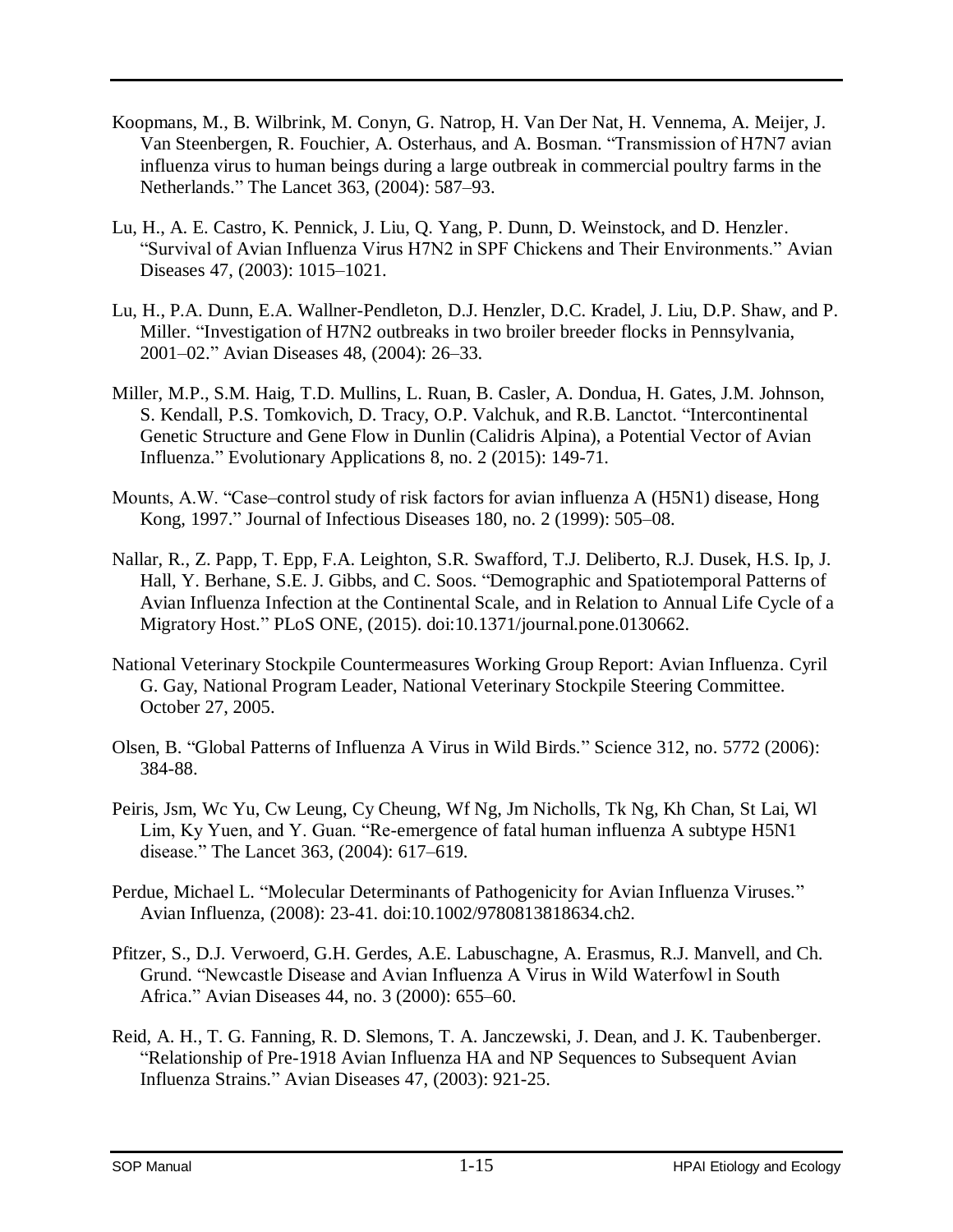- Scotch, M., T. Tsan-Yuk Lam, K. L. Pabilonia, T. Anderson, J. Baroch, D. Kohler, and T. J. Deliberto. "Diffusion of Influenza Viruses among Migratory Birds with a Focus on the Southwest United States." Infection, Genetics and Evolution, (2014): 185–193.
- Senne, D.A., B. Panigrahy and R.L. Morgan. "Effect of composting poultry carcasses on survival of exotic avian viruses: highly pathogenic avian influenza (HPAI) and adenovirus of egg drop syndrome-76." Avian Diseases 38, (1994): 733–737.
- Suarez, David L. "Influenza A Virus." Avian Influenza, (2008): 1-22.
- Swayne, David E. "Epidemiology of Avian Influenza in Agricultural and Other Man-Made Systems." Avian Influenza, (2015): 59-85. doi:10.1002/9780813818634.ch4.
- Swayne, David E., and Joan R. Beck. "Heat Inactivation of Avian Influenza and Newcastle Disease Viruses in Egg Products." Avian Pathology 33, no. 5 (2004): 512-18**.**
- Swayne, D.E. and R.D. Slemons. Avian Diseases, "Using Mean Infectious Dose of High- and Low-Pathogenicity Avian Influenza Viruses Originating from Wild Duck and Poultry as One Measure of Infectivity and Adaptation to Poultry." Avian Diseases 52, no. 3 (2008): 455–60.
- Swayne, David E., and Colleen Thomas. "Trade and Food Safety Aspects for Avian Influenza Viruses." Avian Influenza, (2008): 499-512.
- Tumpey, T. M., D. L. Suarez, L. E L. Perkins, D. A. Senne, J. Lee, Y. J. Lee, I. P. Mo, H. W. Sung, and D. E. Swayne. "Evaluation of a high pathogenicity H5N1 avian influenza virus isolated from duck meat." Avian Diseases, 47 (2003): 951–55.
- United Nations (UN) Food and Agriculture Organization (FAO). "Questions and Answers: The Facts of Bird Flu." 2015. [http://www.fao.org/avianflu/en/qanda.html.](http://www.fao.org/avianflu/en/qanda.html)
- United Nations (UN) Food and Agriculture Organization (FAO) and World Organization for Animal Health (OIE). Preparing for Highly Pathogenic Avian Influenza: FAO Animal Production and Health Manual. 2003 [http://www.fao.org/docs/eims/upload//200354/](http://www.fao.org/docs/eims/upload/200354/HPAI_manual.pdf)  [HPAI\\_manual.pdf.](http://www.fao.org/docs/eims/upload/200354/HPAI_manual.pdf)
- United States Animal Health Association (USAHA). 2008. Foreign Animal Diseases. 7th ed. Boca Raton, FL: Boca Publications Group.
- United States Department Agriculture (USDA) Animal and Plant Health Inspection Service (APHIS) Veterinary Services (VS). "Epidemiologic and Other Analyses of HPAI-Affected Poultry Flocks: June 15, 2015 Report." 2015. http://www.aphis.usda.gov/animal\_health/ [animal\\_dis\\_spec/poultry/downloads/Epidemiologic-Analysis-June-15-2015.pdf.](http://www.aphis.usda.gov/animal_health/animal_dis_spec/poultry/downloads/Epidemiologic-Analysis-June-15-2015.pdf)
- USDA APHIS VS. Highly Pathogenic Avian Influenza Response Plan: The Red Book, [http://www.aphis.usda.gov/fadprep.](http://www.aphis.usda.gov/fadprep)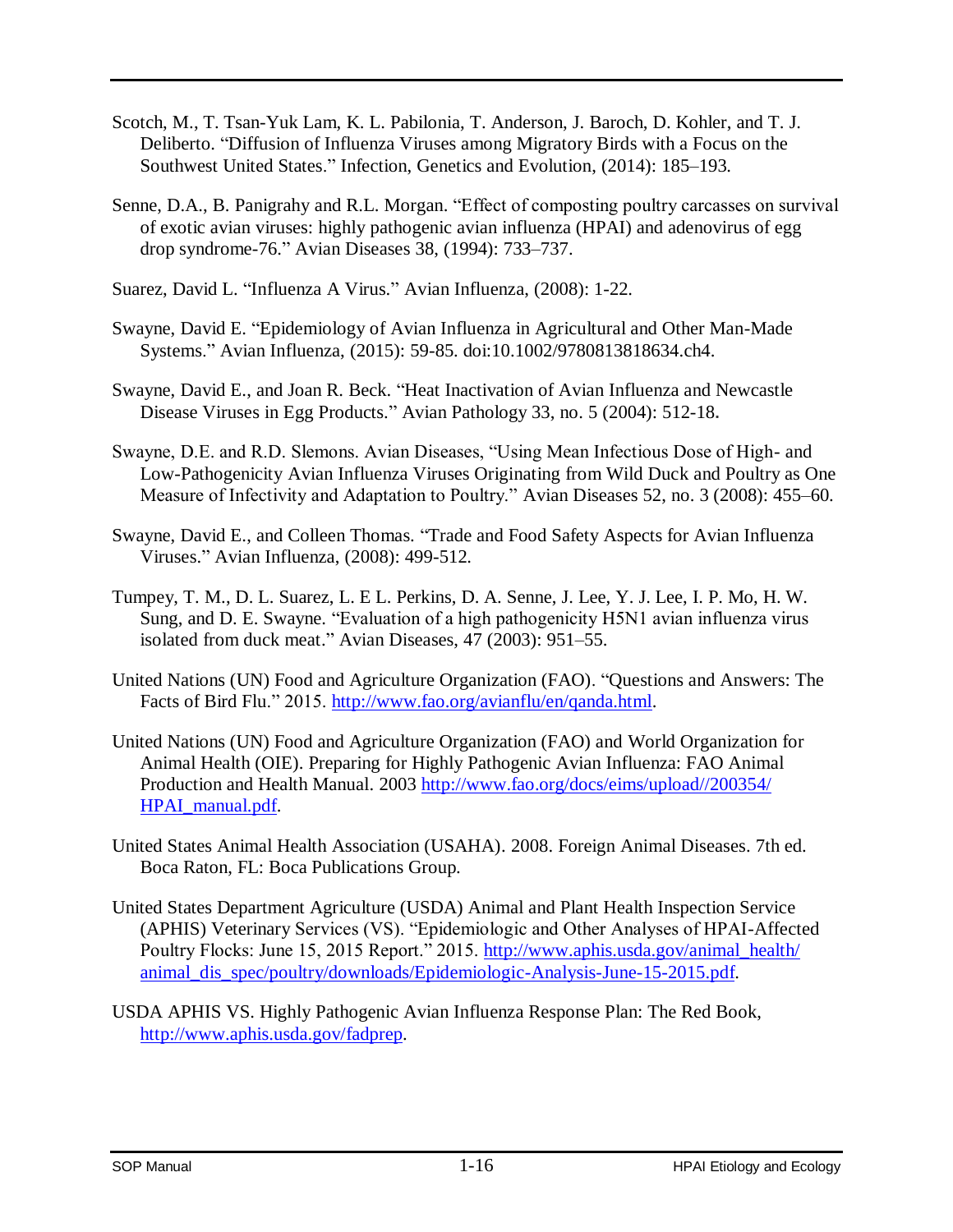- USDA APHIS VS. Memorandum No. 565.14, Subject: "Reporting Detections of Low Pathogenic Notifiable Avian Influenza (H5 and H7 Subtypes) to the World Organization for Animal Health (OIE) and to Trading Partners." 2005.
- USDA APHIS VS Centers for Epidemiology and Animal Health (CEAH)-Surveillance Design and Analysis. "H5/H7 Avian Influenza Case Definition." http://www.aphis.usda.gov/animal\_health/emergency\_management/downloads/hpai/ [case\\_definition.pdf.](http://www.aphis.usda.gov/animal_health/emergency_management/downloads/hpai/case_definition.pdf)
- Webster, R.G., M. Yakhno, V.S. Hinshaw, W.J. Bean, and K.G. Murti. "Intestinal influenza: replication and characterization of influenza viruses in ducks." Virology 84, (1978): 268–76.
- World Health Organization (WHO). "Antigenic and genetic characteristics of zoonotic influenza viruses and development of candidate vaccine viruses for pandemic preparedness." 2013. [http://www.who.int/influenza/vaccines/virus/201309\\_h5h7h9\\_vaccinevirusupdate.pdf.](http://www.who.int/influenza/vaccines/virus/201309_h5h7h9_vaccinevirusupdate.pdf)
- WHO. "Cumulative Number of Confirmed Cases of Avian Influenza A/(H5N1) Reported to the WHO." 2015. http://www.who.int/influenza/human\_animal\_interface/EN\_GIP\_20150717 [cumulativeNumberH5N1cases.pdf.](http://www.who.int/influenza/human_animal_interface/EN_GIP_20150717cumulativeNumberH5N1cases.pdf)
- World Organization for Animal Health (OIE). Highly Pathogenic Avian Influenza, Technical Disease Card. 2014. [www.oie.int.](http://www.oie.int/)
- World Organization for Animal Health (OIE). OIE Manual of Diagnostic Tests and Vaccines for Terrestrial Animals. "Section 2.3.4 Avian Influenza." 2009. [http://www.oie.int.](http://www.oie.int/)
- World Organization for Animal Health (OIE). Terrestrial Animal Health Code*.* 2015. [www.oie.int.](http://www.oie.int/)
- World Organization for Animal Health (OIE). "Update on Highly Pathogenic Avian Influenza in Animals (Type H5 and H7)." 2014–2015. [http://www.oie.int/animal-health-in-the](http://www.oie.int/animal-health-in-the-world/update-on-avian-influenza/)[world/update-on-avian-influenza/.](http://www.oie.int/animal-health-in-the-world/update-on-avian-influenza/)